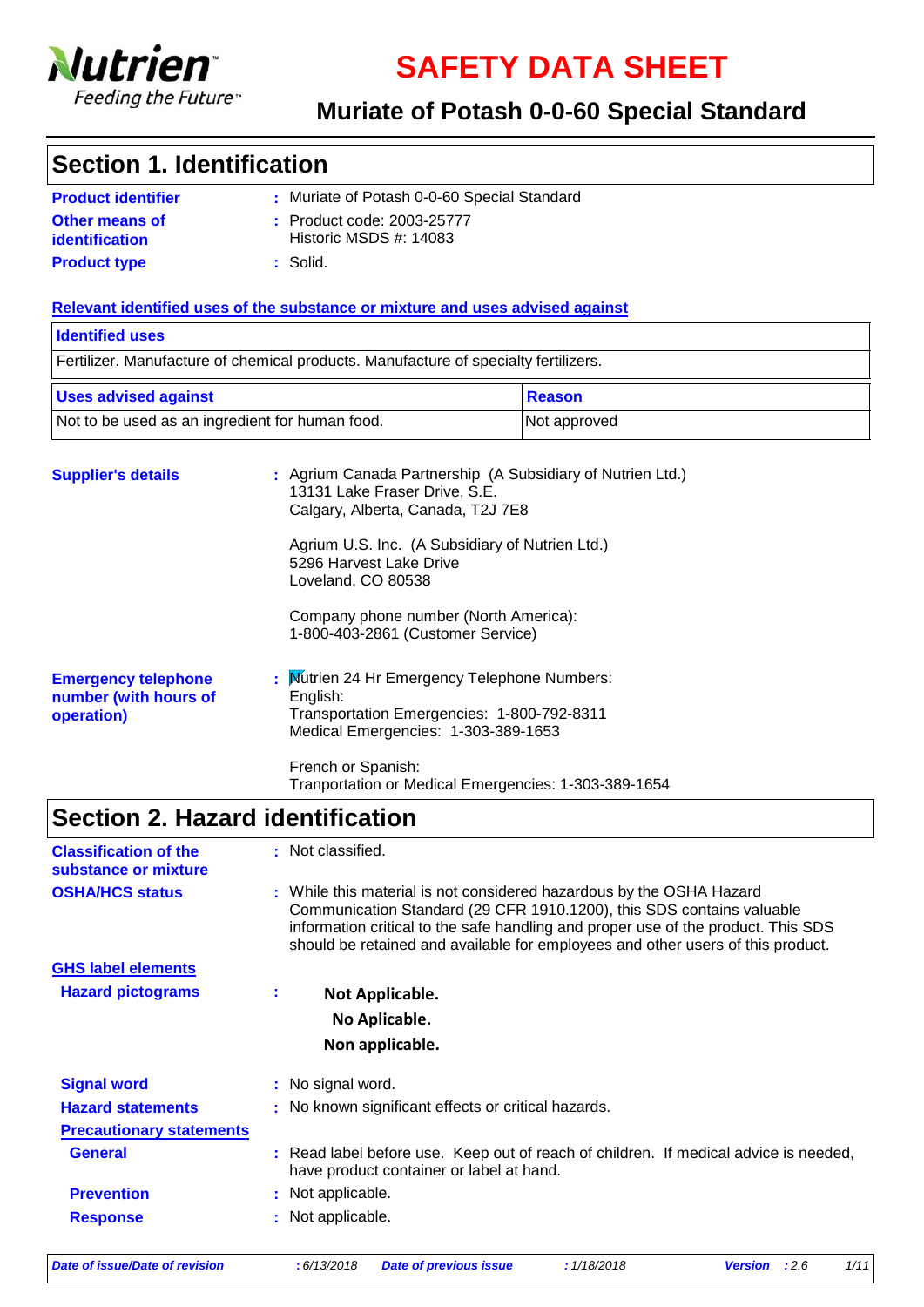# **Section 2. Hazard identification**

| <b>Storage</b>                                         | : Not applicable.                                                                                                                                                                                    |
|--------------------------------------------------------|------------------------------------------------------------------------------------------------------------------------------------------------------------------------------------------------------|
| <b>Disposal</b>                                        | : Not applicable.                                                                                                                                                                                    |
| <b>Supplemental label</b><br><b>elements</b>           | : None known.                                                                                                                                                                                        |
| Other hazards which do not<br>result in classification | : Handling and/or processing of this material may generate a dust which can cause<br>mechanical irritation of the eyes, skin, nose and throat.<br>Contact with hot material may cause thermal burns. |

# **Section 3. Composition/information on ingredients**

| <b>Substance/mixture</b>              | Multi-constituent substance |            |                        |
|---------------------------------------|-----------------------------|------------|------------------------|
| Ingredient name                       |                             | $\%$ (w/w) | <b>CAS number</b>      |
| Potassium chloride<br>Sodium chloride |                             | >95<br>-4  | 7447-40-7<br>7647-14-5 |

Any concentration shown as a range is to protect confidentiality or is due to batch variation.

**There are no additional ingredients present which, within the current knowledge of the supplier and in the concentrations applicable, are classified as hazardous to health or the environment and hence require reporting in this section.**

**Occupational exposure limits, if available, are listed in Section 8.**

### **Section 4. First-aid measures**

#### **Description of necessary first aid measures**

| <b>Eye contact</b>  | : Immediately flush eyes with plenty of water, occasionally lifting the upper and lower<br>eyelids. Check for and remove any contact lenses. Get medical attention if irritation<br>occurs.                                                                                                                                                                                                                                                                                                                                                         |
|---------------------|-----------------------------------------------------------------------------------------------------------------------------------------------------------------------------------------------------------------------------------------------------------------------------------------------------------------------------------------------------------------------------------------------------------------------------------------------------------------------------------------------------------------------------------------------------|
| <b>Inhalation</b>   | : Remove person to fresh air. No known significant effects. Seek medical attention<br>for any signs of wheezing and/or breathing difficulties. For additional advice call the<br>medical emergency number on this SDS or your poison center or medical provider.                                                                                                                                                                                                                                                                                    |
| <b>Skin contact</b> | : No known significant effects. Rinse the affected areas with water. Remove<br>contaminated clothing, jewelry, and shoes. Wash/clean items before reuse. Seek<br>medical attention for persistent skin pain or irritation. For additional advice call the<br>medical emergency number on this SDS or your poison center or doctor.                                                                                                                                                                                                                  |
| <b>Ingestion</b>    | : Wash out mouth with water. Remove dentures if any. If material has been<br>swallowed and the exposed person is conscious, give small quantities of water to<br>drink. Stop if the exposed person feels sick as vomiting may be dangerous. Do not<br>induce vomiting unless directed to do so by medical personnel. If vomiting occurs,<br>the head should be kept low so that vomit does not enter the lungs. Get medical<br>attention if adverse health effects persist or are severe. Never give anything by<br>mouth to an unconscious person. |

#### **Most important symptoms/effects, acute and delayed**

| <b>Potential acute health effects</b> |                                                                                            |
|---------------------------------------|--------------------------------------------------------------------------------------------|
| <b>Eye contact</b>                    | : May cause irritation due to mechanical action.                                           |
| <b>Inhalation</b>                     | : No known significant effects or critical hazards.                                        |
| <b>Skin contact</b>                   | : Inorganic salt. Prolonged or repeated exposure may dry the skin, causing irritation.     |
| <b>Ingestion</b>                      | : No known significant effects or critical hazards.                                        |
| <b>Over-exposure signs/symptoms</b>   |                                                                                            |
| Eye contact                           | : Adverse symptoms may include the following:<br>pain or irritation<br>watering<br>redness |
| <b>Inhalation</b>                     | : No specific data.                                                                        |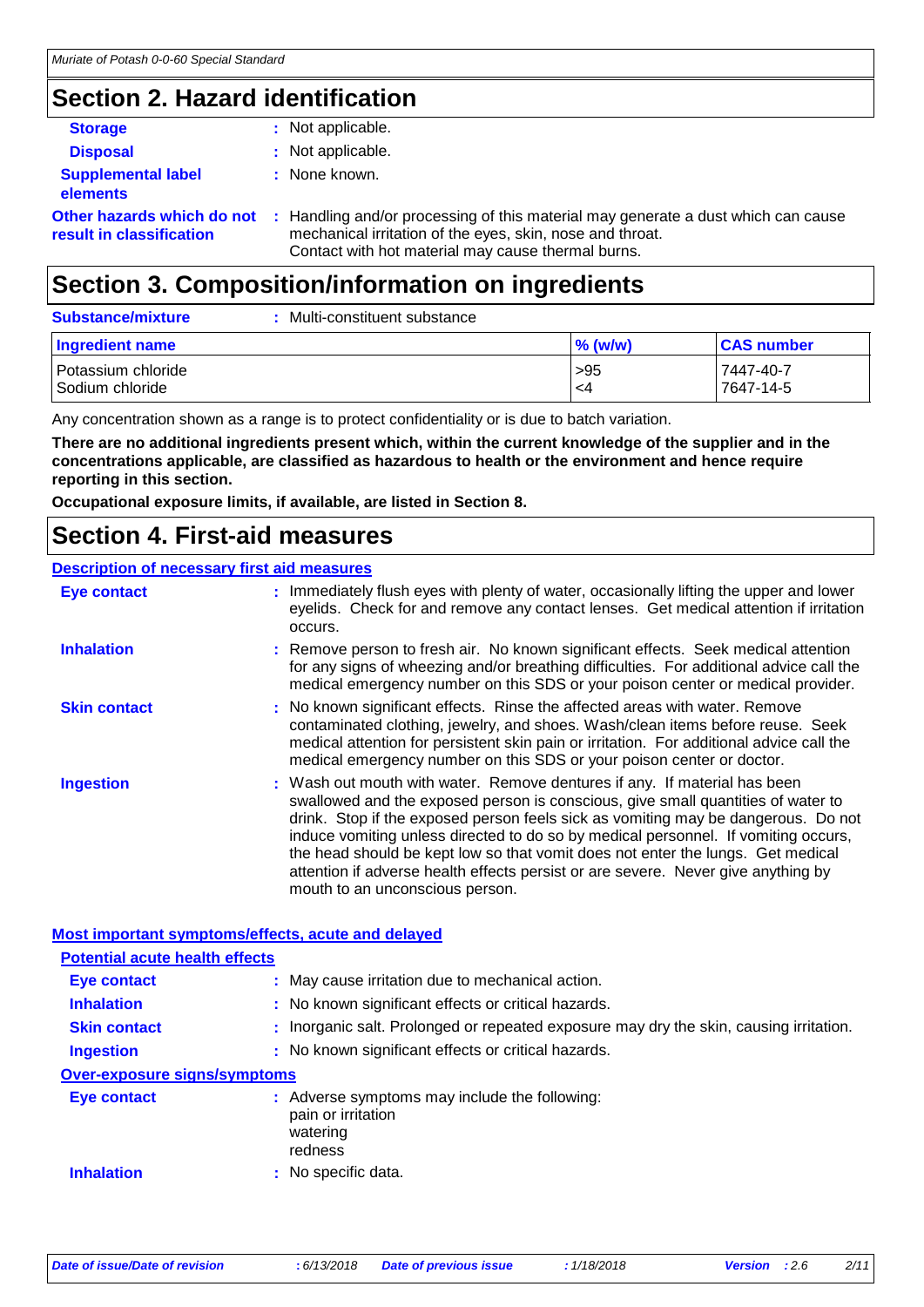### **Section 4. First-aid measures**

| <b>Skin contact</b>        | : Adverse symptoms may include the following:<br>dryness<br>redness<br>cracking                                                                                                                                                                                                                                                                                                                                                                                                                   |
|----------------------------|---------------------------------------------------------------------------------------------------------------------------------------------------------------------------------------------------------------------------------------------------------------------------------------------------------------------------------------------------------------------------------------------------------------------------------------------------------------------------------------------------|
| <b>Ingestion</b>           | : No specific data.                                                                                                                                                                                                                                                                                                                                                                                                                                                                               |
|                            | Indication of immediate medical attention and special treatment needed, if necessary                                                                                                                                                                                                                                                                                                                                                                                                              |
| <b>Notes to physician</b>  | : Treat symptomatically. Contact poison treatment specialist immediately if large<br>quantities have been ingested or inhaled. In case of inhalation of decomposition<br>products in a fire, symptoms may be delayed. The exposed person may need to be<br>kept under medical surveillance for 48 hours. For professional, multilingual, medical<br>support, in case of medical emergencies involving Nutrien products, telephone the<br>Nutrien global 24 hour Emergency Number: 1-303-389-1653. |
| <b>Specific treatments</b> | : No specific treatment. Treat symptomatically.                                                                                                                                                                                                                                                                                                                                                                                                                                                   |

**Protection of first-aiders** : No action shall be taken involving any personal risk or without suitable training. Mouth-to-mouth resuscitation of oral exposure patients is not recommended. Firstaiders with contaminated clothing should be properly decontaminated.

**See toxicological information (Section 11)**

# **Section 5. Fire-fighting measures**

| <b>Extinguishing media</b>                               |                                                                                                                                                                                                     |
|----------------------------------------------------------|-----------------------------------------------------------------------------------------------------------------------------------------------------------------------------------------------------|
| <b>Suitable extinguishing</b><br>media                   | : Non-flammable. Material will not burn. Use an extinguishing agent suitable for the<br>surrounding fire.                                                                                           |
| <b>Unsuitable extinguishing</b><br>media                 | : None known.                                                                                                                                                                                       |
| <b>Specific hazards arising</b><br>from the chemical     | : No specific fire or explosion hazard.                                                                                                                                                             |
| <b>Hazardous thermal</b><br>decomposition products       | : Not applicable.                                                                                                                                                                                   |
| <b>Special protective actions</b><br>for fire-fighters   | : Promptly isolate the scene by removing all persons from the vicinity of the incident if<br>there is a fire. No action shall be taken involving any personal risk or without<br>suitable training. |
| <b>Special protective</b><br>equipment for fire-fighters | : Fire-fighters should wear appropriate protective equipment and self-contained<br>breathing apparatus (SCBA) with a full face-piece operated in positive pressure<br>mode.                         |
| <b>Remark</b>                                            | : No specific fire or explosion hazard. Contain and collect the water used to fight the<br>fire for later treatment and disposal.                                                                   |

# **Section 6. Accidental release measures**

|                                  | Personal precautions, protective equipment and emergency procedures                                                                                                                                                                        |
|----------------------------------|--------------------------------------------------------------------------------------------------------------------------------------------------------------------------------------------------------------------------------------------|
| For non-emergency<br>personnel   | : No action shall be taken involving any personal risk or without suitable training.<br>Keep unnecessary and unprotected personnel from entering. Put on appropriate<br>personal protective equipment.                                     |
|                                  | For emergency responders : If specialized clothing is required to deal with the spillage, take note of any<br>information in Section 8 on suitable and unsuitable materials. See also the<br>information in "For non-emergency personnel". |
| <b>Environmental precautions</b> | : Avoid dispersal of spilled material and runoff and contact with soil, waterways,<br>drains and sewers. Inform the relevant authorities if the product has caused<br>adverse impacts (sewers, waterways, soil or air).                    |

#### **Methods and materials for containment and cleaning up**

| Date of issue/Date of revision | : 6/13/2018 Date of previous issue | 1/18/2018 | <b>Version</b> : 2.6 | 3/11 |
|--------------------------------|------------------------------------|-----------|----------------------|------|
|                                |                                    |           |                      |      |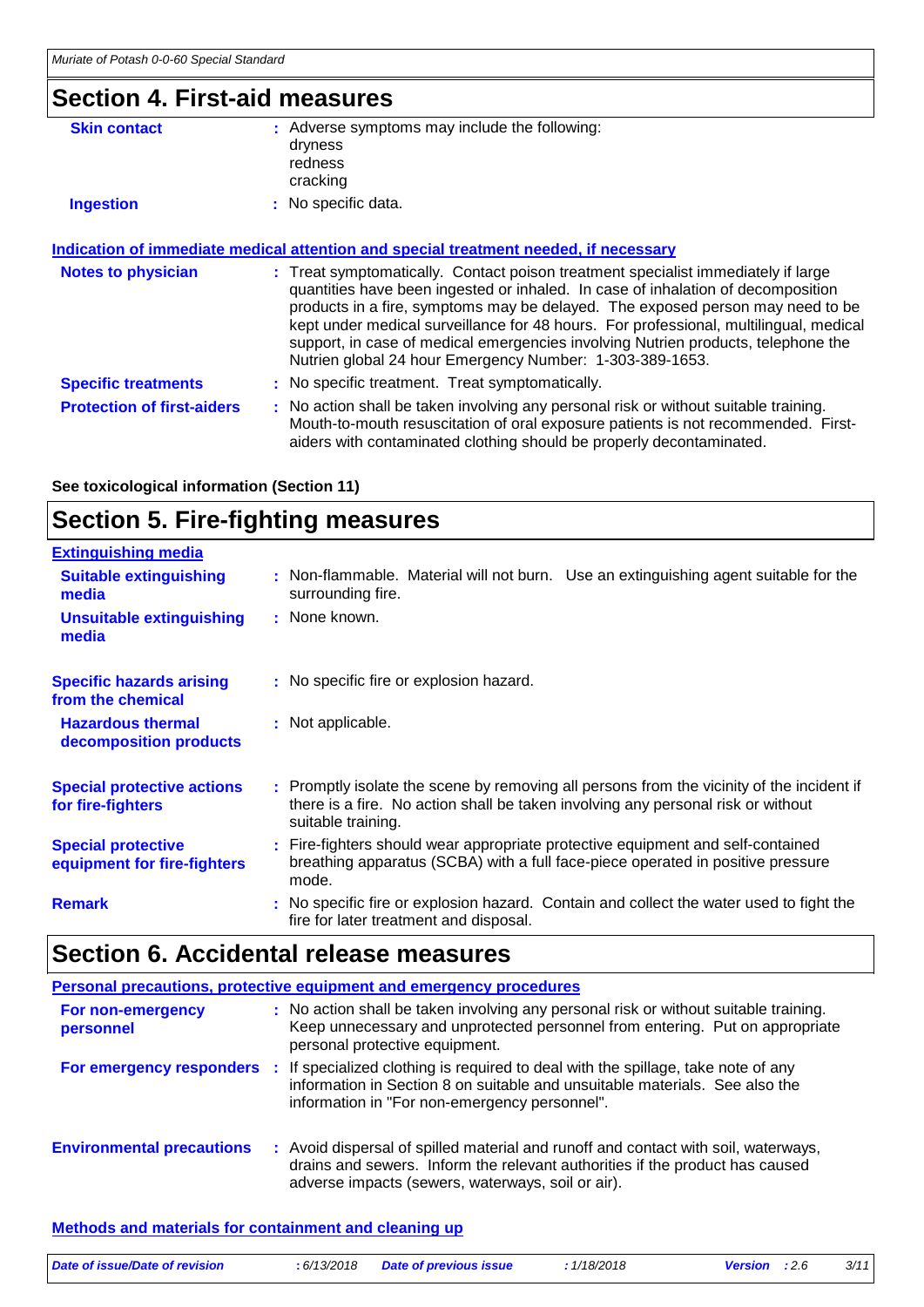# **Section 6. Accidental release measures**

| <b>Small spill</b> | Move containers from spill area. Use appropriate equipment to put the spilled<br>substance in a container for reuse or disposal. |
|--------------------|----------------------------------------------------------------------------------------------------------------------------------|
|                    | or<br>Dispose of via a licensed waste disposal contractor.                                                                       |
| <b>Large spill</b> | : No additional information.                                                                                                     |

# **Section 7. Handling and storage**

| <b>Precautions for safe handling</b>                                      |                                                                                                                                                                                                                                                                                                                                                                                                                                                                                                                                                                                                                                                                                                                                                                                                                                                                                                                                 |
|---------------------------------------------------------------------------|---------------------------------------------------------------------------------------------------------------------------------------------------------------------------------------------------------------------------------------------------------------------------------------------------------------------------------------------------------------------------------------------------------------------------------------------------------------------------------------------------------------------------------------------------------------------------------------------------------------------------------------------------------------------------------------------------------------------------------------------------------------------------------------------------------------------------------------------------------------------------------------------------------------------------------|
| <b>Protective measures</b>                                                | : Put on appropriate personal protective equipment (see Section 8). Do not ingest.<br>Avoid contact with eyes, skin and clothing. Keep in the original container or an<br>approved alternative made from a compatible material, kept tightly closed when not<br>in use.                                                                                                                                                                                                                                                                                                                                                                                                                                                                                                                                                                                                                                                         |
| <b>Advice on general</b><br>occupational hygiene                          | : Workers should wash hands and face before eating, drinking and smoking.<br>Remove contaminated clothing and protective equipment before entering eating<br>areas. See also Section 8 for additional information on hygiene measures.                                                                                                                                                                                                                                                                                                                                                                                                                                                                                                                                                                                                                                                                                          |
| <b>Conditions for safe storage,</b><br>including any<br>incompatibilities | Store in accordance with local regulations. May form steep piles that can collapse<br>without warning when transported or stored in bulk. This may damage equipment<br>and endanger workers. The risk of cliffing and sudden collapse increases if product<br>is loaded or stored when hot or in high humidity conditions. Avoid forming steep<br>slopes when removing product. If product has caked, cliffed, or has adhered to the<br>storage or transport container, stay out of the potential engulfment zone in case the<br>material collapses. Do not enter bins, railcars or trucks without conducting a risk<br>assessment and following all confined space entry requirements. Ensure that<br>consideration is given to fall protection and mobile equipment securement if<br>applicable. Carefully loosen the set product from outside the container using<br>mechanical vibration, sledge hammers, or other devices. |
|                                                                           | Ensure that bulk bags or smaller packaged products stored in tiers are stacked,<br>racked, blocked, interlocked, or otherwise secured to prevent sliding, rolling, or<br>collapse. Use caution when opening truck or railcar doors as product may have<br>shifted during transport.                                                                                                                                                                                                                                                                                                                                                                                                                                                                                                                                                                                                                                             |
|                                                                           | Must be stored in a dry location. Absorbs moisture on long-term storage under high<br>humidity conditions. Store away from incompatible materials (see Section 10).<br>When product is stored in sealable containers, keep container tightly closed and<br>sealed until ready for use. Sealable containers that have been opened must be<br>carefully resealed and kept upright to prevent leakage. Do not store in unlabeled<br>containers.                                                                                                                                                                                                                                                                                                                                                                                                                                                                                    |

## **Section 8. Exposure controls/personal protection**

#### **Control parameters**

| <b>Occupational exposure limits</b>               |                                                                                                                                                                                                                                                                                                                                 |                               |                                                                                                |                                                                                        |      |
|---------------------------------------------------|---------------------------------------------------------------------------------------------------------------------------------------------------------------------------------------------------------------------------------------------------------------------------------------------------------------------------------|-------------------------------|------------------------------------------------------------------------------------------------|----------------------------------------------------------------------------------------|------|
| <b>Ingredient name</b>                            |                                                                                                                                                                                                                                                                                                                                 |                               | <b>Exposure limits</b>                                                                         |                                                                                        |      |
| Potassium chloride                                |                                                                                                                                                                                                                                                                                                                                 |                               | <b>CA Alberta Provincial (Canada).</b><br>Regulated.: 10 mg/m <sup>3</sup> 8 hours.            | Alberta TWA: 10 mg/m3 Inhalable, 3 mg/<br>m3 Respirable, for Particles Not Otherwise   |      |
| Potassium chloride                                |                                                                                                                                                                                                                                                                                                                                 |                               | <b>OSHA PEL (United States).</b><br>otherwise regulated (PNOR) Total<br>particulates) 8 hours. | TWA: 15 mg/m <sup>3</sup> , (Particulates not                                          |      |
| <b>Appropriate engineering</b><br><b>controls</b> | contaminants.                                                                                                                                                                                                                                                                                                                   |                               |                                                                                                | : Good general ventilation should be sufficient to control worker exposure to airborne |      |
| <b>Environmental exposure</b><br><b>controls</b>  | : Emissions from ventilation or work process equipment should be checked to ensure<br>they comply with the requirements of environmental protection legislation. In some<br>cases, fume scrubbers, filters or engineering modifications to the process<br>equipment will be necessary to reduce emissions to acceptable levels. |                               |                                                                                                |                                                                                        |      |
| Date of issue/Date of revision                    | : 6/13/2018                                                                                                                                                                                                                                                                                                                     | <b>Date of previous issue</b> | : 1/18/2018                                                                                    | :2.6<br><b>Version</b>                                                                 | 4/11 |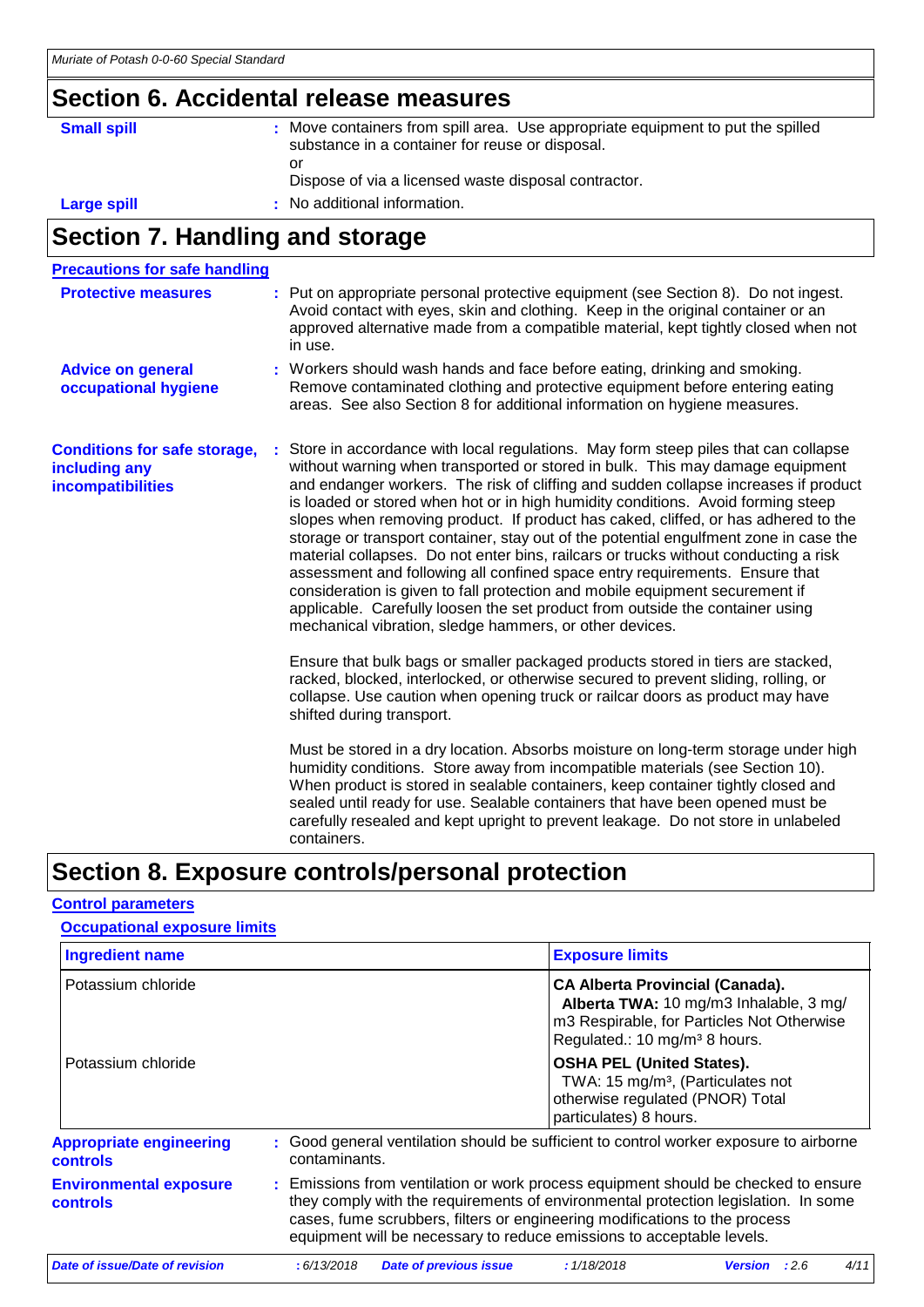# **Section 8. Exposure controls/personal protection**

#### **Individual protection measures**

| <b>Hygiene measures</b>       | : Wash hands, forearms and face thoroughly after handling chemical products, before<br>eating, smoking and using the lavatory and at the end of the working period. Wash<br>contaminated clothing before reusing.                                                                                                                                                                                                                                                      |
|-------------------------------|------------------------------------------------------------------------------------------------------------------------------------------------------------------------------------------------------------------------------------------------------------------------------------------------------------------------------------------------------------------------------------------------------------------------------------------------------------------------|
| <b>Eye/face protection</b>    | : Safety eyewear complying with an approved standard should be used when a risk<br>assessment indicates this is necessary to avoid exposure to liquid splashes, mists,<br>gases or dusts. If contact is possible, the following protection should be worn,<br>unless the assessment indicates a higher degree of protection: sealed eyewear                                                                                                                            |
| <b>Skin protection</b>        |                                                                                                                                                                                                                                                                                                                                                                                                                                                                        |
| <b>Hand protection</b>        | : The personal protective equipment required varies, depending upon your risk<br>assessment. Chemical-resistant, impervious gloves complying with an approved<br>standard should be worn at all times when handling chemical products if a risk<br>assessment indicates this is necessary. No special measures are typically indicated.                                                                                                                                |
| <b>Body protection</b>        | : The personal protective equipment required varies, depending upon your risk<br>assessment. Cotton or cotton/synthetic overalls or coveralls are normally suitable.                                                                                                                                                                                                                                                                                                   |
| <b>Other skin protection</b>  | : Appropriate footwear and any additional skin protection measures should be<br>selected based on the task being performed and the risks involved and should be<br>approved by a specialist before handling this product.                                                                                                                                                                                                                                              |
| <b>Respiratory protection</b> | : Respirator selection must be based on known or anticipated exposure levels, the<br>hazards of the product and the safe working limits of the selected respirator. Based<br>on the hazard and potential for exposure, select a respirator that meets the<br>appropriate standard or certification. For U.S. work sites where respiratory<br>protection is required, ensure that a respiratory protection program meeting 29 CFR<br>1910.134 requirements is in place. |
| <b>Thermal hazards</b>        | : When handling hot material, wear heat-resistant protective gloves and clothing.                                                                                                                                                                                                                                                                                                                                                                                      |

# **Section 9. Physical and chemical properties**

| <b>Appearance</b>                                 |    |                                                                      |
|---------------------------------------------------|----|----------------------------------------------------------------------|
| <b>Physical state</b>                             |    | : Solid. [Crystalline granules.]                                     |
| <b>Color</b>                                      | ÷. | Brownish-red.                                                        |
| Odor                                              |    | Odorless.                                                            |
| <b>Odor threshold</b>                             |    | : Not applicable.                                                    |
| рH                                                |    | : 9 [Conc. (% w/w): 10%]                                             |
| <b>Melting point</b>                              |    | : 773°C (1423.4°F)                                                   |
| <b>Boiling point</b>                              |    | : $1411^{\circ}$ C (2571.8°F)                                        |
| <b>Flash point</b>                                |    | [Product does not sustain combustion.]                               |
| <b>Evaporation rate</b>                           |    | : Not applicable.                                                    |
| <b>Flammability (solid, gas)</b>                  |    | : Not applicable.                                                    |
| Lower and upper explosive<br>(flammable) limits   |    | : Not applicable. Non-flammable. Non-combustible.                    |
| <b>Vapor pressure</b>                             |    | : Not available.                                                     |
| <b>Vapor density</b>                              |    | : Not applicable                                                     |
| <b>Relative density</b>                           |    | : Refer to product specification information.                        |
| <b>Solubility</b>                                 | ÷. | Easily soluble in the following materials: cold water and hot water. |
| <b>Solubility in water</b>                        |    | : $355$ g/l                                                          |
| <b>Partition coefficient: n-</b><br>octanol/water |    | : <1                                                                 |
| <b>Auto-ignition temperature</b>                  |    | : Not applicable.                                                    |
| <b>Decomposition temperature</b>                  |    | : Not applicable.                                                    |
| <b>Viscosity</b>                                  |    | : Not applicable.                                                    |
|                                                   |    |                                                                      |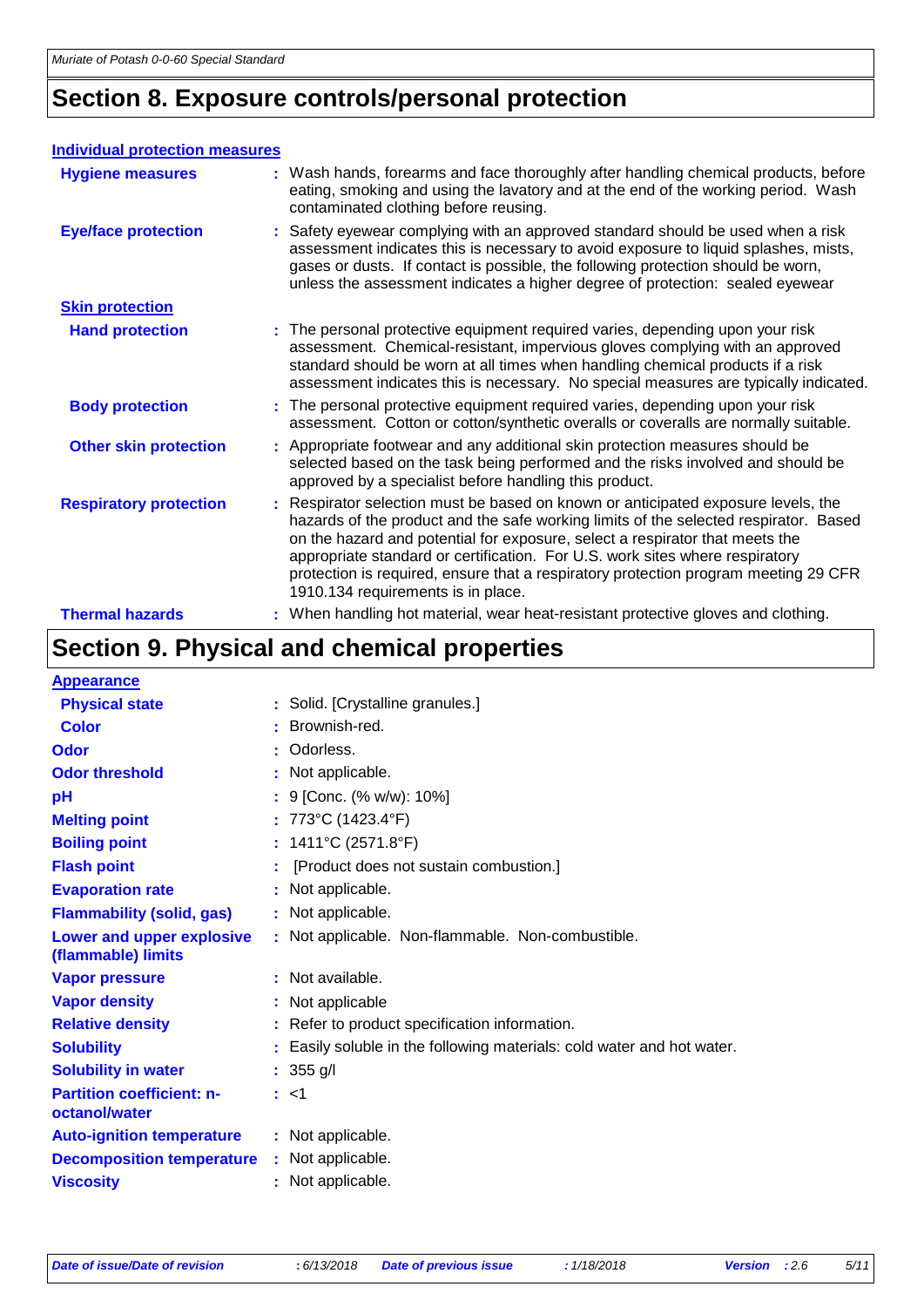# **Section 10. Stability and reactivity**

| <b>Reactivity</b>                                   | : Not considered to be reactive according to our database.                                                                                                                                                                                                                   |
|-----------------------------------------------------|------------------------------------------------------------------------------------------------------------------------------------------------------------------------------------------------------------------------------------------------------------------------------|
| <b>Chemical stability</b>                           | : The product is stable.                                                                                                                                                                                                                                                     |
| <b>Possibility of hazardous</b><br><b>reactions</b> | : Under normal conditions of storage and use, hazardous reactions will not occur.                                                                                                                                                                                            |
| <b>Conditions to avoid</b>                          | : Absorbs moisture on long-term storage under high humidity conditions. Store in a<br>well-ventilated, dry place. Protect from moisture. May form steep piles that can<br>collapse without warning when stored in bulk. Avoid forming steep slopes when<br>removing product. |
| <b>Incompatible materials</b>                       | : No specific data.                                                                                                                                                                                                                                                          |
| <b>Hazardous decomposition</b><br>products          | : Under normal conditions of storage and use, hazardous decomposition products<br>should not be produced.                                                                                                                                                                    |
|                                                     |                                                                                                                                                                                                                                                                              |

### **Section 11. Toxicological information**

#### **Information on toxicological effects**

| <b>Acute toxicity</b>                 |                        |                |                          |                 |  |
|---------------------------------------|------------------------|----------------|--------------------------|-----------------|--|
| <b>Product/ingredient name</b>        | <b>Result</b>          | <b>Species</b> | <b>Dose</b>              | <b>Exposure</b> |  |
| Potassium chloride<br>Sodium chloride | LD50 Oral<br>LD50 Oral | l Rat<br>Rat   | 2600 mg/kg<br>3000 mg/kg | -               |  |

#### **Conclusion/Summary :** No known significant effects or critical hazards.

#### **Irritation/Corrosion**

| <b>Product/ingredient name</b> | <b>∣Result</b> | <b>Species</b> | <b>Score</b> | <b>Exposure</b>                | <b>Observation</b> |
|--------------------------------|----------------|----------------|--------------|--------------------------------|--------------------|
| Potassium chloride             | Eyes           | Rabbit         |              | 124 hours 500 1-<br>milligrams |                    |
| Sodium chloride                | Eves           | Rabbit         |              |                                |                    |

**Conclusion/Summary**

- **Skin** : No known significant effects or critical hazards.
	-
- **Eyes** : No significant irritation expected other than possible mechanical irritation.

**Respiratory :** No known significant effects or critical hazards.

**Sensitization**

Not available.

### **Conclusion/Summary**

**Skin :** No known significant effects or critical hazards.

**Respiratory :** No known significant effects or critical hazards.

#### **Mutagenicity**

| <b>Product/ingredient name</b>             | <b>Test</b> | <b>Experiment</b>                                                                        | <b>Result</b>        |
|--------------------------------------------|-------------|------------------------------------------------------------------------------------------|----------------------|
| l Potassium chloride<br>Potassium chloride |             | Subject: Bacteria<br>Experiment: In vivo<br>Subject: Mammalian-Animal<br>l Cell: Somatic | Negative<br>Negative |

**Conclusion/Summary :** Not mutagenic in Ames test.

#### **Carcinogenicity**

| <b>Product/ingredient name</b>          | <b>Besult</b>                                                 | <b>Species</b>           | <b>Dose</b> | <b>Exposure</b> |
|-----------------------------------------|---------------------------------------------------------------|--------------------------|-------------|-----------------|
| Potassium chloride<br>l Sodium chloride | Negative - Oral - TDLo<br><sup>1</sup> Negative - Oral - TDLo | Rat - Male<br>Rat - Male | 1820 mg/kg  |                 |

*Date of issue/Date of revision* **:** *6/13/2018 Date of previous issue : 1/18/2018 Version : 2.6 6/11*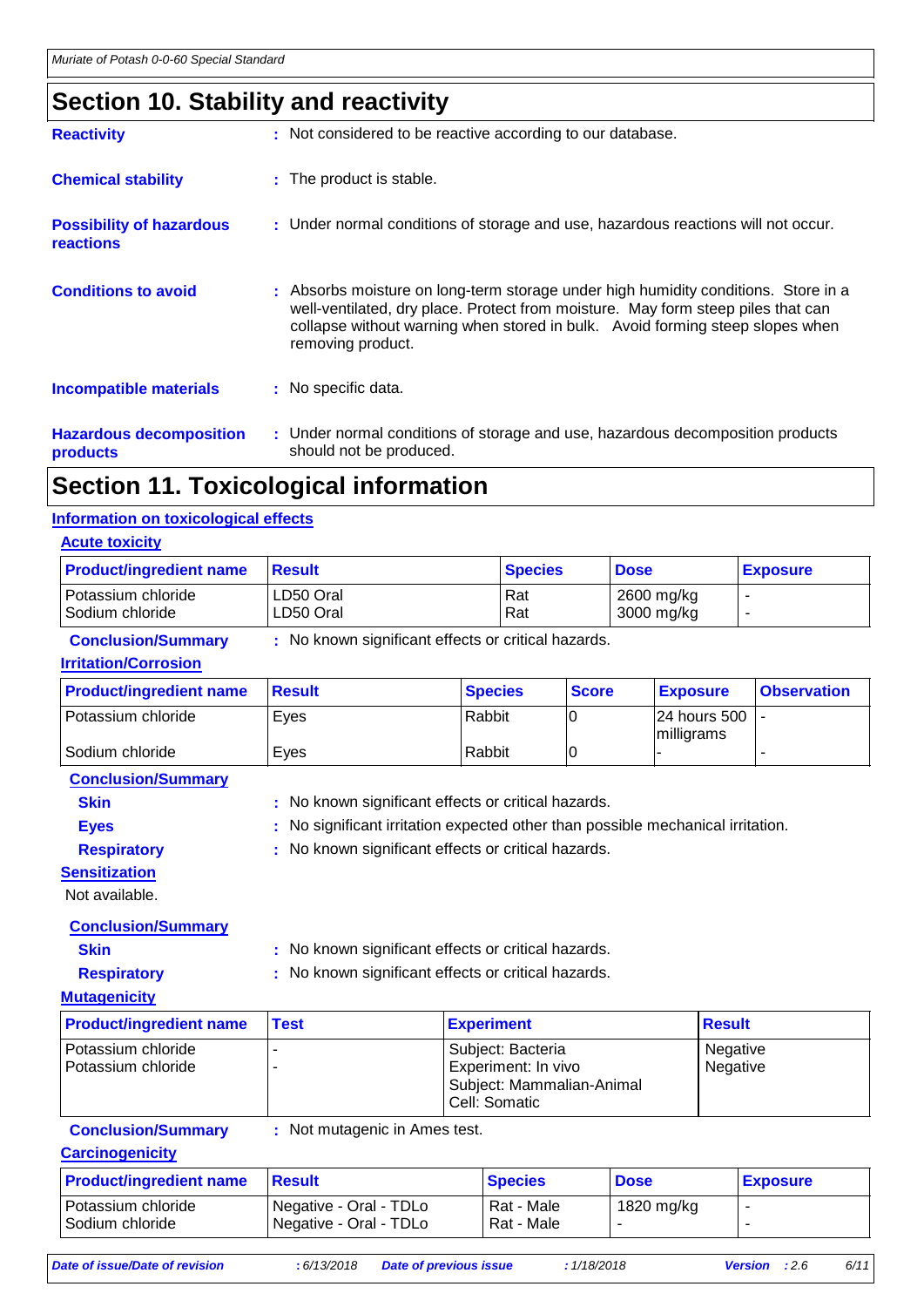# **Section 11. Toxicological information**

**Reproductive toxicity**

Not available.

**Conclusion/Summary** : No evidence of risk to humans. No known significant effects or critical hazards.

**Conclusion/Summary :** No known significant effects or critical hazards.

#### **Teratogenicity**

| <b>Product/ingredient name</b> | ⊪Result         | <b>Species</b> | <b>Dose</b>          | <b>Exposure</b> |
|--------------------------------|-----------------|----------------|----------------------|-----------------|
| <b>I Potassium chloride</b>    | Negative - Oral | Rat - Female   | $310 \text{ ma/m}^3$ |                 |

**Conclusion/Summary :** No known significant effects or critical hazards.

#### **Specific target organ toxicity (single exposure)**

Not available.

**Specific target organ toxicity (repeated exposure)**

Not available.

#### **Aspiration hazard**

Not available.

| <b>Information on the likely</b> | : Routes of entry anticipated: Oral, Inhalation. |
|----------------------------------|--------------------------------------------------|
|                                  |                                                  |

#### **routes of exposure Potential acute health effects**

| I VIVIIIIUI UVUIV HVUIIII VIIVVIV |                                                                                        |
|-----------------------------------|----------------------------------------------------------------------------------------|
| Eye contact                       | : May cause irritation due to mechanical action.                                       |
| <b>Inhalation</b>                 | : No known significant effects or critical hazards.                                    |
| <b>Skin contact</b>               | : Inorganic salt. Prolonged or repeated exposure may dry the skin, causing irritation. |
| <b>Ingestion</b>                  | : No known significant effects or critical hazards.                                    |

#### **Symptoms related to the physical, chemical and toxicological characteristics**

| <b>Eye contact</b>  | : Adverse symptoms may include the following:<br>pain or irritation<br>watering<br>redness |
|---------------------|--------------------------------------------------------------------------------------------|
| <b>Inhalation</b>   | : No specific data.                                                                        |
| <b>Skin contact</b> | : Adverse symptoms may include the following:<br>dryness<br>redness<br>cracking            |
| <b>Ingestion</b>    | No specific data.                                                                          |

#### **Delayed and immediate effects and also chronic effects from short and long term exposure**

| <b>Short term exposure</b>                        |                                                     |  |
|---------------------------------------------------|-----------------------------------------------------|--|
| <b>Potential immediate</b><br><b>effects</b>      | : Not available.                                    |  |
| <b>Potential delayed effects</b>                  | : Not available.                                    |  |
| Long term exposure                                |                                                     |  |
| <b>Potential immediate</b><br><b>effects</b>      | : Not available.                                    |  |
| <b>Potential delayed effects : Not available.</b> |                                                     |  |
| <b>Potential chronic health effects</b>           |                                                     |  |
| <b>Conclusion/Summary</b>                         | : Not considered to be toxic to humans.             |  |
| <b>General</b>                                    | : No known significant effects or critical hazards. |  |
| <b>Carcinogenicity</b>                            | : No known significant effects or critical hazards. |  |
|                                                   |                                                     |  |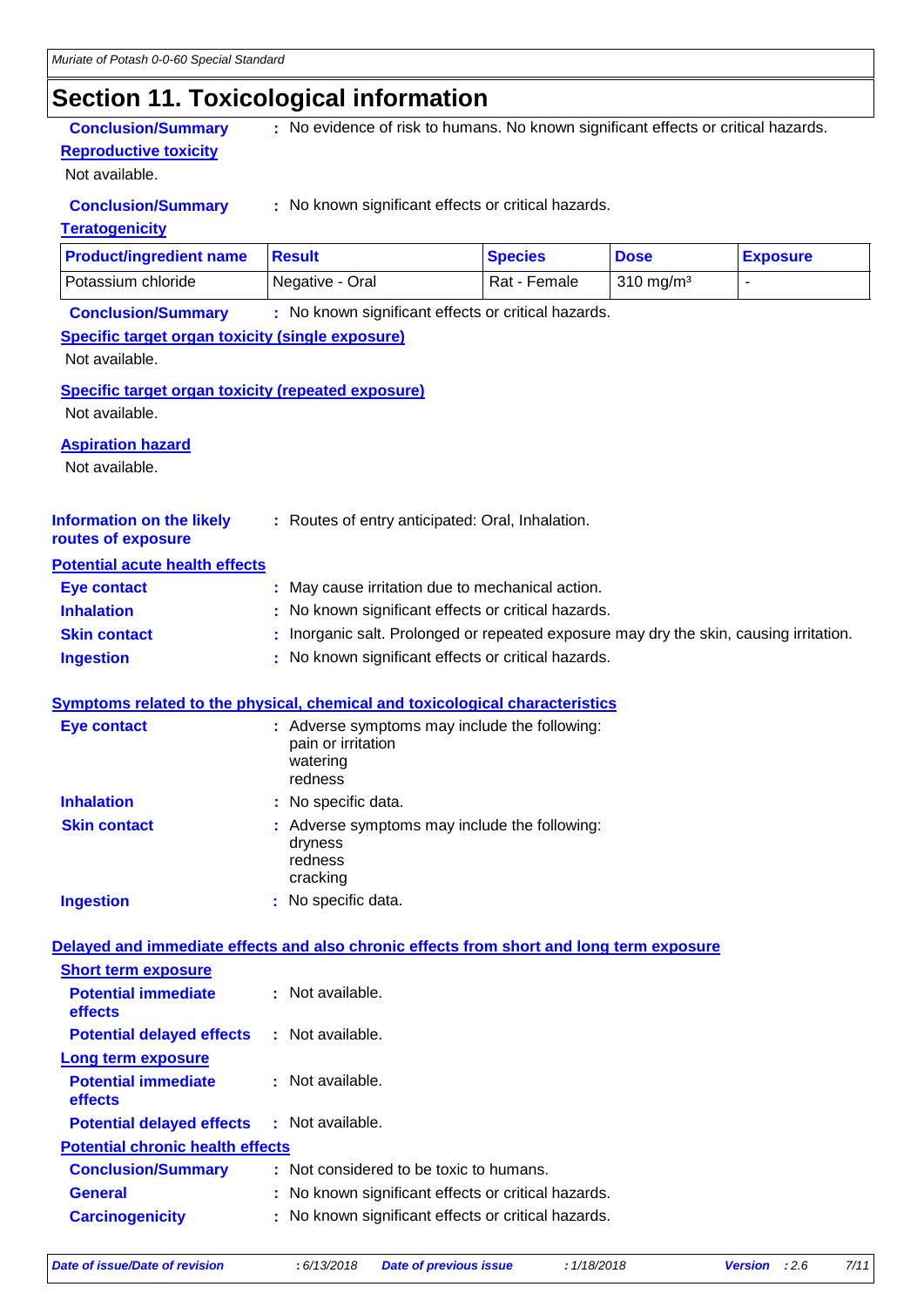# **Section 11. Toxicological information**

**Toxicity**

- **Mutagenicity** : No known significant effects or critical hazards.
- **Teratogenicity :** No known significant effects or critical hazards.
- **Developmental effects :** No known significant effects or critical hazards.
- **Fertility effects** : No known significant effects or critical hazards.

# **Section 12. Ecological information**

| <b>TOXICITY</b>                |                                          |                                                                                 |                 |
|--------------------------------|------------------------------------------|---------------------------------------------------------------------------------|-----------------|
| <b>Product/ingredient name</b> | <b>Result</b>                            | <b>Species</b>                                                                  | <b>Exposure</b> |
| Potassium chloride             | Acute EC50 1337000 µg/l Fresh water      | Algae - Navicula seminulum                                                      | 96 hours        |
|                                | Acute LC50 30.1 mg/l Fresh water         | Daphnia - Moinodaphnia<br>macleayi - Neonate                                    | 48 hours        |
|                                | Acute EC50 9.24 g/L Fresh water          | Algae - Desmodesmus<br>subspicatus                                              | 72 hours        |
|                                | Acute EC50 83000 µg/l Fresh water        | Daphnia - Daphnia magna                                                         | 48 hours        |
|                                | Acute LC50 9.68 mg/l Fresh water         | Crustaceans - Pseudosida<br>ramosa - Neonate                                    | 48 hours        |
|                                | Acute LC50 435000 µg/l Fresh water       | Fish - Gambusia affinis - Adult                                                 | 96 hours        |
|                                | Chronic NOEC 240.45 mg/l Marine<br>water | Crustaceans - Americamysis<br>bahia                                             | 48 hours        |
| Sodium chloride                | Acute EC50 2430000 µg/l Fresh water      | Algae - Navicula seminulum                                                      | 96 hours        |
|                                | Acute EC50 28.85 mg/dm3 Fresh water      | Algae - Pseudokirchneriella<br>subcapitata                                      | 72 hours        |
|                                | Acute EC50 519.6 mg/l Fresh water        | Crustaceans - Cypris<br>subglobosa                                              | 48 hours        |
|                                | Acute IC50 6.87 g/L Fresh water          | Aquatic plants - Lemna minor                                                    | 96 hours        |
|                                | Acute LC50 1661 mg/l Fresh water         | Daphnia - Daphnia magna                                                         | 48 hours        |
|                                | Acute LC50 1000000 µg/l Fresh water      | Fish - Morone saxatilis - Larvae                                                | 96 hours        |
|                                | Chronic LC10 781 mg/l Fresh water        | Crustaceans - Hyalella azteca -<br>Juvenile (Fledgling, Hatchling,<br>Weanling) | 3 weeks         |
|                                | Chronic NOEC 6 g/L Fresh water           | Aquatic plants - Lemna minor                                                    | 96 hours        |
|                                | Chronic NOEC 0.314 g/L Fresh water       | Daphnia - Daphnia pulex                                                         | 21 days         |
|                                | Chronic NOEC 100 mg/l Fresh water        | Fish - Gambusia holbrooki -<br>Adult                                            | 8 weeks         |

**Conclusion/Summary :** No known significant effects or critical hazards.

#### **Persistence and degradability**

| <b>Product/ingredient name</b> | <b>Aquatic half-life</b> | <b>Photolysis</b> | Biodegradability |
|--------------------------------|--------------------------|-------------------|------------------|
| Potash, Granular, 0-0-60       |                          |                   | Readily          |

#### **Bioaccumulative potential**

| <b>Product/ingredient name</b> | $ $ LogP <sub>ow</sub> | <b>BCF</b> | <b>Potential</b> |
|--------------------------------|------------------------|------------|------------------|
| Potash, Granular, 0-0-60       |                        |            | low              |

#### **Mobility in soil**

**:** Not available.

# **coefficient (Koc)**

**Soil/water partition** 

**Other adverse effects** : No known significant effects or critical hazards.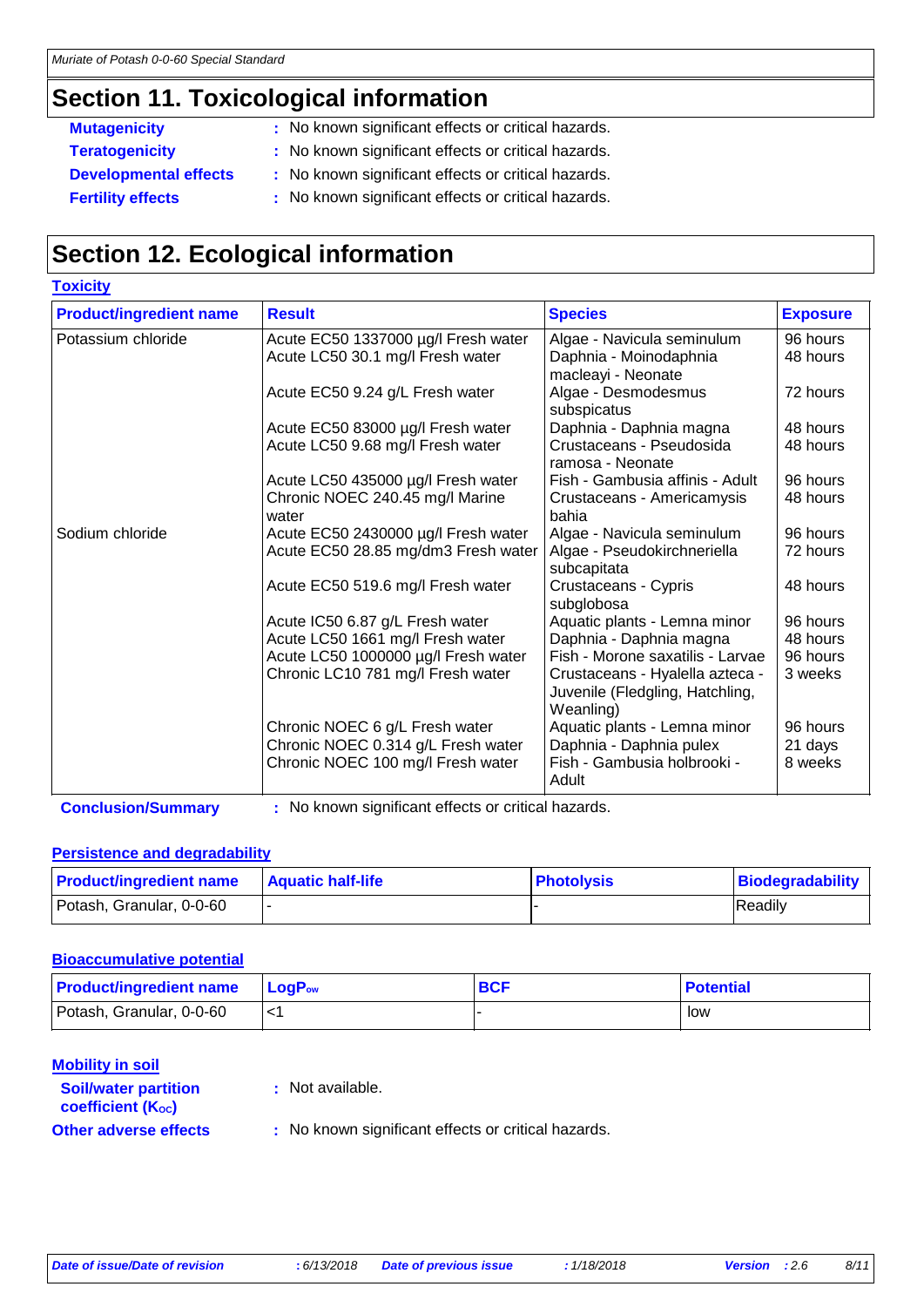# **Section 13. Disposal considerations**

#### **Disposal methods :**

The generation of waste should be avoided or minimized wherever possible. Disposal of this product, solutions and any by-products should at all times comply with the requirements of environmental protection and waste disposal legislation and any regional local authority requirements. Dispose of surplus and nonrecyclable products via a licensed waste disposal contractor. Waste should not be disposed of untreated to the sewer unless fully compliant with the requirements of all authorities with jurisdiction. Waste packaging should be recycled. Avoid dispersal of spilled material and runoff and contact with soil, waterways, drains and sewers.

|                                         | <b>Section 14. Transport information</b>                                                                                    |                                     |                                        |                |                |
|-----------------------------------------|-----------------------------------------------------------------------------------------------------------------------------|-------------------------------------|----------------------------------------|----------------|----------------|
|                                         | <b>TDG</b><br><b>Classification</b>                                                                                         | <b>DOT</b><br><b>Classification</b> | <b>Mexico</b><br><b>Classification</b> | <b>IMDG</b>    | <b>IATA</b>    |
| <b>UN number</b>                        | Not regulated.                                                                                                              | Not regulated.                      | Not regulated.                         | Not regulated. | Not regulated. |
| <b>UN proper</b><br>shipping name       |                                                                                                                             |                                     | $\overline{a}$                         |                |                |
| <b>Transport</b><br>hazard class(es)    |                                                                                                                             |                                     | $\blacksquare$                         |                |                |
| <b>Packing group</b>                    |                                                                                                                             |                                     | $\blacksquare$                         |                |                |
| <b>Environmental</b><br>hazards         | No.                                                                                                                         | No.                                 | No.                                    | No.            | No.            |
| <b>Additional</b><br><b>information</b> | - Classification per<br>the current<br>revision,<br>Transportation of<br>Dangerous Goods<br>Regulation, Part 2,<br>Sec 2.3. |                                     | $\blacksquare$                         |                |                |

**Special precautions for user** : Transport within user's premises: always transport in closed containers that are upright and secure. Ensure that persons transporting the product know what to do in the event of an accident or spillage.

**Transport in bulk according to Annex II of MARPOL and the IBC Code :** Not available.

### **Section 15. Regulatory information**

#### **Canadian lists**

| <b>Canadian NPRI</b>                                         | : None of the components are listed.                                       |
|--------------------------------------------------------------|----------------------------------------------------------------------------|
| <b>CEPA Toxic substances</b>                                 | : None of the components are listed.                                       |
| <b>Canada inventory</b>                                      | : This material is listed or exempted.                                     |
| International regulations                                    |                                                                            |
|                                                              | <b>Chemical Weapon Convention List Schedules I, II &amp; III Chemicals</b> |
| Not listed.                                                  |                                                                            |
| <b>Montreal Protocol (Annexes A, B, C, E)</b>                |                                                                            |
| Not listed.                                                  |                                                                            |
| <b>Stockholm Convention on Persistent Organic Pollutants</b> |                                                                            |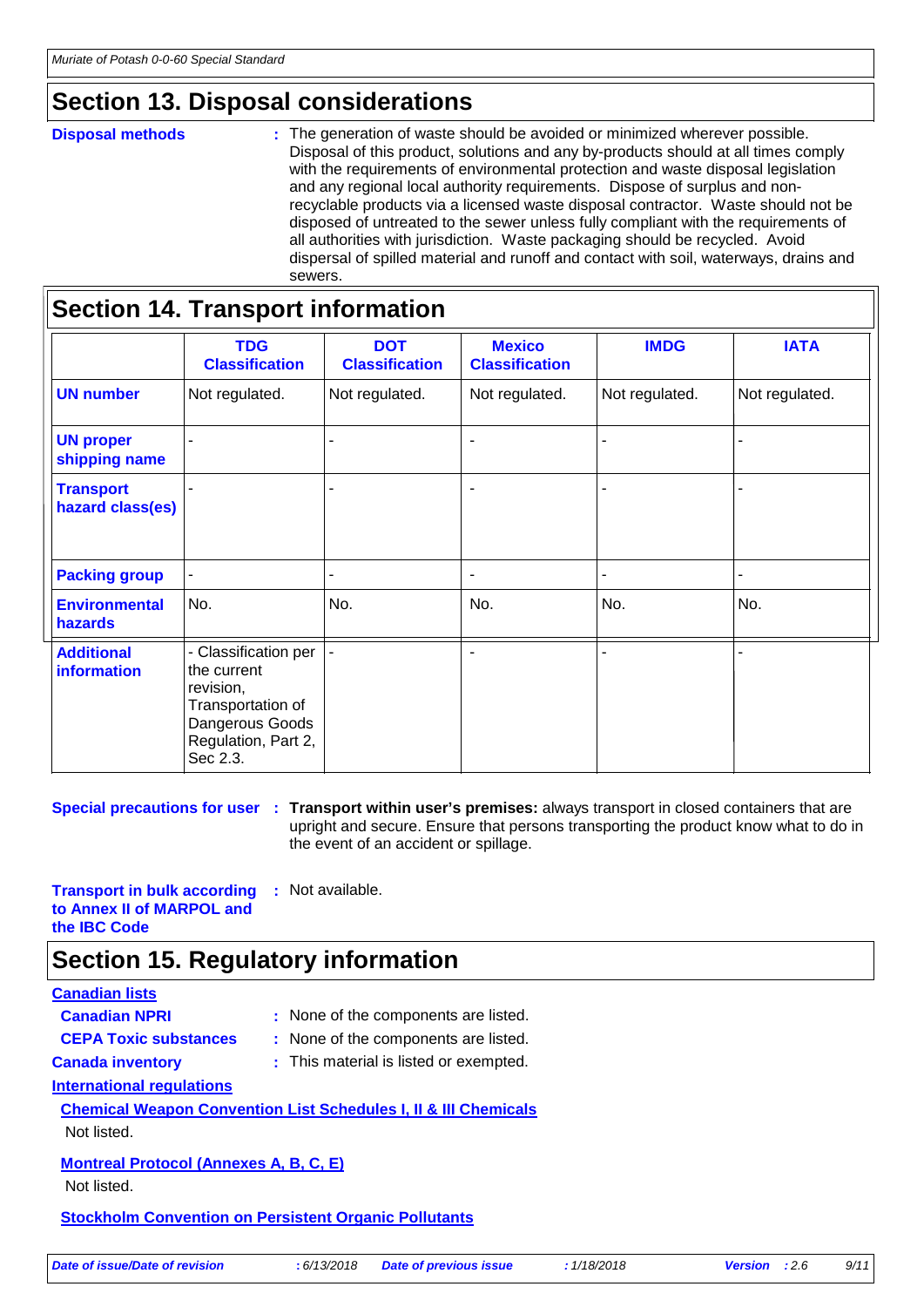# **Section 15. Regulatory information**

#### Not listed.

#### **Rotterdam Convention on Prior Informed Consent (PIC)** Not listed.

### **UNECE Aarhus Protocol on POPs and Heavy Metals**

Not listed.

| <b>Inventory list</b>                                                             |                                                            |
|-----------------------------------------------------------------------------------|------------------------------------------------------------|
| <b>Australia</b>                                                                  | : This material is listed or exempted.                     |
| <b>China</b>                                                                      | This material is listed or exempted.                       |
| <b>Europe</b>                                                                     | This material is listed or exempted.                       |
| <b>Japan</b>                                                                      | This material is listed or exempted.                       |
| <b>Malaysia</b>                                                                   | Not determined.                                            |
| <b>New Zealand</b>                                                                | This material is listed or exempted.                       |
| <b>Philippines</b>                                                                | This material is listed or exempted.                       |
| <b>Republic of Korea</b>                                                          | This material is listed or exempted.                       |
| <b>Taiwan</b>                                                                     | Not determined.                                            |
| <b>Turkey</b>                                                                     | : Not determined.                                          |
| <b>U.S. Federal Regulations:</b>                                                  | : TSCA 8(a) CDR Exempt/Partial exemption: Not determined   |
|                                                                                   | TSCA 8(b) inventory:: This material is listed or exempted. |
| <b>Clean Air Act Section 112</b><br>(b) Hazardous Air<br><b>Pollutants (HAPs)</b> | : Not listed                                               |
| <b>Clean Air Act Section 602</b><br><b>Class I Substances</b>                     | : Not listed                                               |
| <b>Clean Air Act Section 602</b><br><b>Class II Substances</b>                    | : Not listed                                               |
| <b>DEA List I Chemicals</b><br><b>(Precursor Chemicals)</b>                       | : Not listed                                               |
| <b>DEA List II Chemicals</b><br><b>(Essential Chemicals)</b>                      | : Not listed                                               |
|                                                                                   | <b>SARA 302/304 Composition/information on ingredients</b> |
| <b>SARA 304 RQ</b>                                                                | : Not applicable.                                          |
| <b>SARA 311/312</b>                                                               |                                                            |
| <b>Classification</b>                                                             | : Not applicable.                                          |
| <b>State regulations</b>                                                          |                                                            |
| <b>Massachusetts</b>                                                              | : None of the components are listed.                       |
| <b>New York</b>                                                                   | : None of the components are listed.                       |
| <b>New Jersey</b>                                                                 | : None of the components are listed.                       |
| <b>Pennsylvania</b>                                                               | : None of the components are listed.                       |
| <b>California Prop. 65</b>                                                        | : Not listed.                                              |
| Contian 16 Other information                                                      |                                                            |

### **Section 16. Other information**

| <b>History</b>                                                                         |                 |                               |             |                        |       |
|----------------------------------------------------------------------------------------|-----------------|-------------------------------|-------------|------------------------|-------|
| Date of issue/Date of<br>revision                                                      | $\pm$ 6/13/2018 |                               |             |                        |       |
| Date of previous issue                                                                 | : 1/18/2018     |                               |             |                        |       |
| <b>Version</b>                                                                         | : 2.6           |                               |             |                        |       |
| $\triangledown$ Indicates information that has changed from previously issued version. |                 |                               |             |                        |       |
| Date of issue/Date of revision                                                         | : 6/13/2018     | <b>Date of previous issue</b> | : 1/18/2018 | <b>Version</b> : $2.6$ | 10/11 |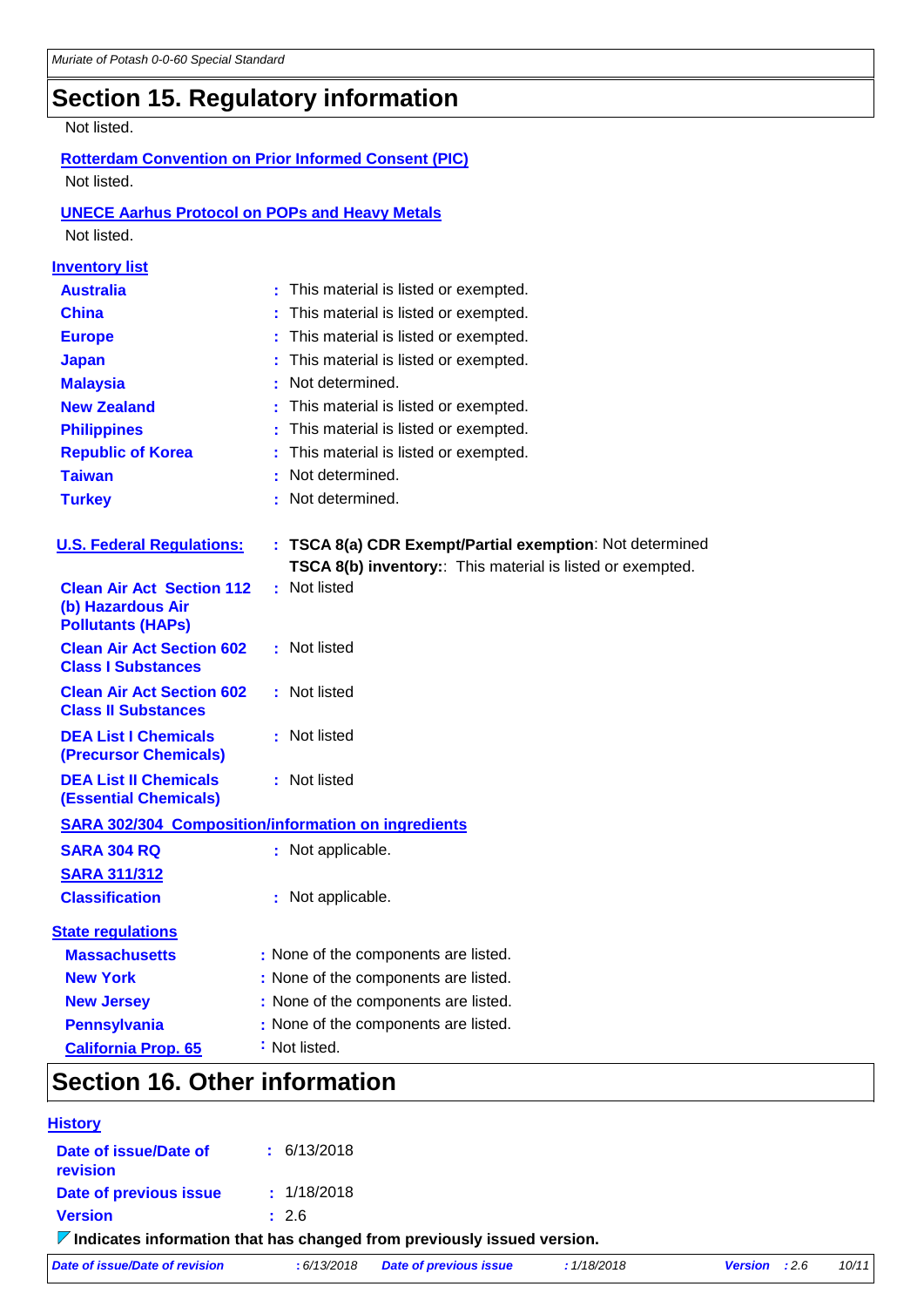# **Section 16. Other information**

| <b>Key to abbreviations</b> | $:$ ATE = Acute Toxicity Estimate<br><b>BCF</b> = Bioconcentration Factor<br>GHS = Globally Harmonized System of Classification and Labelling of Chemicals<br>IATA = International Air Transport Association<br>IBC = Intermediate Bulk Container<br>IMDG = International Maritime Dangerous Goods<br>LogPow = logarithm of the octanol/water partition coefficient<br>MARPOL = International Convention for the Prevention of Pollution From Ships,<br>1973 as modified by the Protocol of 1978. ("Marpol" = marine pollution)<br>$UN = United Nations$ |
|-----------------------------|----------------------------------------------------------------------------------------------------------------------------------------------------------------------------------------------------------------------------------------------------------------------------------------------------------------------------------------------------------------------------------------------------------------------------------------------------------------------------------------------------------------------------------------------------------|
|                             | HPR = Hazardous Products Regulations                                                                                                                                                                                                                                                                                                                                                                                                                                                                                                                     |

#### **Procedure used to derive the classification**

| <b>Classification</b> |                | <b>Justification</b> |
|-----------------------|----------------|----------------------|
| Not classified.       |                |                      |
| <b>References</b>     | Not available. |                      |

#### **Notice to reader**

#### **DISCLAIMER AND LIMITATION OF LIABILITY**

**The information and recommendations contained in this Safety Data Sheet ("SDS") relate only to the specific material referred to herein (the "Material") and do not relate to the use of such Material in combination with any other material or process. The information and recommendations contained herein are believed to be current and correct as of the date of this SDS. HOWEVER, THE INFORMATION AND RECOMMENDATIONS ARE PRESENTED WITHOUT WARRANTY, REPRESENTATION OR LICENSE OF ANY KIND, EXPRESS OR IMPLIED, WITH RESPECT TO THEIR ACCURACY, CORRECTNESS OR COMPLETENESS, AND THE SELLER, SUPPLIER AND MANUFACTURER OF THE MATERIAL AND THEIR RESPECTIVE AFFILIATES (COLLECTIVELY, THE "SUPPLIER") DISCLAIM ALL LIABILITY FOR RELIANCE ON SUCH INFORMATION AND RECOMMENDATIONS. This SDS is not a guarantee of safety. A buyer or user of the Material (a "Recipient") is responsible for ensuring that it has all current information necessary to safely use the Material for its specific purpose.**

**FURTHERMORE, THE RECIPIENT ASSUMES ALL RISK IN CONNECTION WITH THE USE OF THE MATERIAL. THE RECIPIENT ASSUMES ALL RESPONSIBILITY FOR ENSURING THE MATERIAL IS USED IN A SAFE MANNER IN COMPLIANCE WITH APPLICABLE ENVIRONMENTAL, HEALTH, SAFETY AND SECURITY LAWS, POLICIES AND GUIDELINES. THE SUPPLIER DOES NOT WARRANT THE MERCHANTABILITY OF THE MATERIAL OR THE FITNESS OF THE MATERIAL FOR ANY PARTICULAR USE AND ASSUMES NO RESPONSIBILITY FOR INJURY OR DAMAGE CAUSED DIRECTLY OR INDIRECTLY BY OR RELATED TO THE USE OF THE MATERIAL.**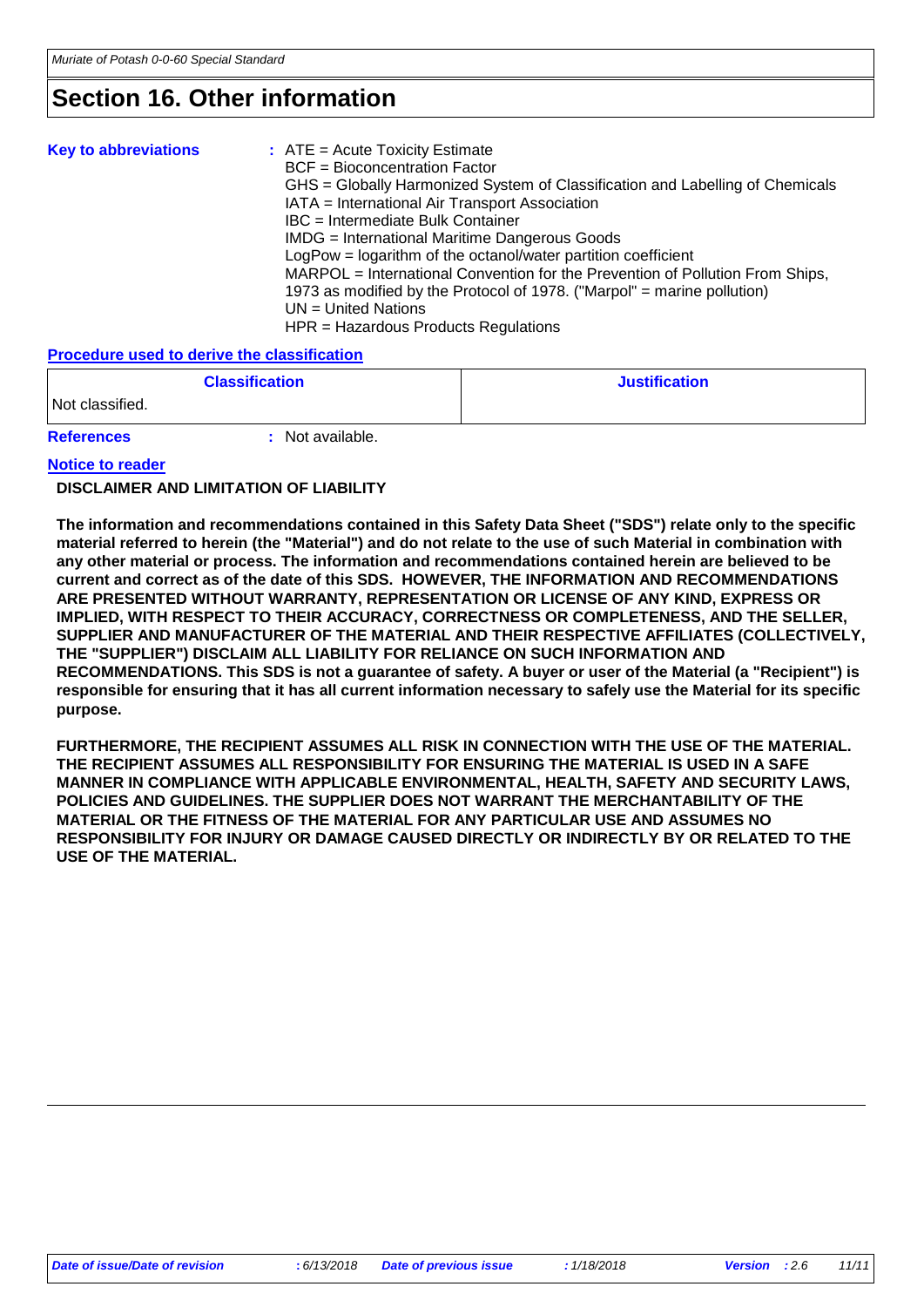

### **Chlorure de Potassium 0-0-60 Norme Spéciale**

# **Section 1. Identification**

| Identificateur de produit                | : Chlorure de Potassium 0-0-60 Norme Spéciale                                               |
|------------------------------------------|---------------------------------------------------------------------------------------------|
| <b>Autres movens</b><br>d'identification | : Code du produit: 2003-25777<br>$N^{\circ}$ d'historique des fiches toxicologiques : 14083 |
| <b>Type de produit</b>                   | : Solide.                                                                                   |

#### **Utilisations pertinentes identifiées de la substance ou du mélange et utilisations non recommandées**

| Utilisations identifiées                            |                                                                                                                                                                                                                                                                                                                  |               |  |
|-----------------------------------------------------|------------------------------------------------------------------------------------------------------------------------------------------------------------------------------------------------------------------------------------------------------------------------------------------------------------------|---------------|--|
|                                                     | Fertilisant. Fabrication de produits chimiques. Fabrication de fertilisants spéciaux.                                                                                                                                                                                                                            |               |  |
| Utilisations non recommandées                       |                                                                                                                                                                                                                                                                                                                  | <b>Raison</b> |  |
|                                                     | Ne pas utilisée comme ingrédient dans l'alimentation humaine.                                                                                                                                                                                                                                                    | Non autorisé  |  |
| Données relatives au<br>fournisseur                 | : Agrium Canada Partnership (Une filiale de Nutrien Ltd.)<br>13131 Lake Fraser Drive, S.E.<br>Calgary, Alberta, Canada, T2J 7E8<br>Agrium U.S. Inc. (Une filiale de Nutrien Ltd.)<br>5296 Harvest Lake Drive<br>Loveland, CO 80538<br>Company phone number (North America):<br>1-800-403-2861 (Customer Service) |               |  |
| Numéro de téléphone à<br>aamaanan an aan al'unnanaa | : Mutrien 24 hr numéros de téléphone d'urgence:                                                                                                                                                                                                                                                                  |               |  |

| composer en cas d'urgence<br>(indiquer les heures de<br>service) | Anglais:<br>Transport: 1-800-792-8311<br>Médical: 1-303-389-1653 |  |
|------------------------------------------------------------------|------------------------------------------------------------------|--|
|                                                                  | Français ou Espagnol:                                            |  |

# **Section 2. Identification des dangers**

| <b>Classement de la</b><br>substance ou du mélange | : Non classé.                                                                                                                                                                                                                                                                                                                                                                                                                                                  |
|----------------------------------------------------|----------------------------------------------------------------------------------------------------------------------------------------------------------------------------------------------------------------------------------------------------------------------------------------------------------------------------------------------------------------------------------------------------------------------------------------------------------------|
| <b>Statut OSHA/HCS</b>                             | : Alors que ce produit n'est pas considéré dangereux selon la norme OSHA sur la<br>communication de renseignements à l'égard des matières dangereuses (29 CFR<br>1910.1200), cette fiche signalétique contient des informations utiles critiques pour<br>une manipulation prudente et une utilisation convenable du produit. Cette fiche<br>signalétique devrait être conservée et mise à la disposition des employés et tout<br>autre utilisateur du produit. |
| Éléments d'étiquetage SGH                          |                                                                                                                                                                                                                                                                                                                                                                                                                                                                |
| <b>Pictogrammes de danger</b>                      | Not Applicable.                                                                                                                                                                                                                                                                                                                                                                                                                                                |
|                                                    | No Aplicable.                                                                                                                                                                                                                                                                                                                                                                                                                                                  |
|                                                    | Non applicable.                                                                                                                                                                                                                                                                                                                                                                                                                                                |
| <b>Mention d'avertissement</b>                     | : Pas de mention de danger.                                                                                                                                                                                                                                                                                                                                                                                                                                    |
| <b>Mentions de danger</b>                          | : Aucun effet important ou danger critique connu.                                                                                                                                                                                                                                                                                                                                                                                                              |
| <b>Conseils de prudence</b>                        |                                                                                                                                                                                                                                                                                                                                                                                                                                                                |
| <b>Généralités</b>                                 | : Lire l'étiquette avant utilisation. Tenir hors de portée des enfants. En cas de<br>consultation d'un médecin, garder à disposition le récipient ou l'étiquette.                                                                                                                                                                                                                                                                                              |
| Date d'édition/Date de révision                    | 1/12<br><b>Date de publication</b><br>: 1/18/2018<br>: 6/13/2018<br>:2.6<br><b>Version</b><br><b>précédente</b>                                                                                                                                                                                                                                                                                                                                                |

Transport ou Médical: 1-303-389-1654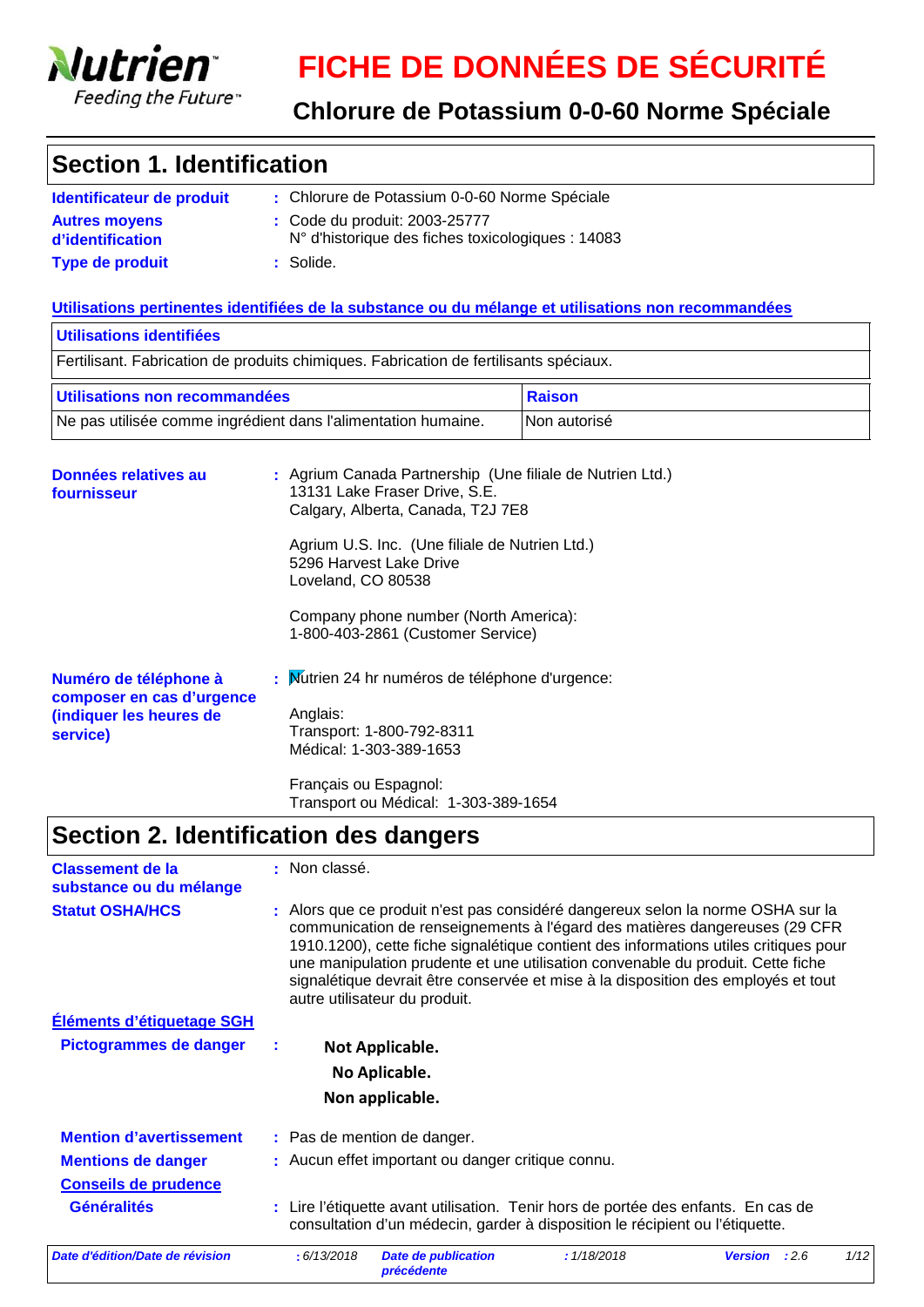### **Section 2. Identification des dangers**

| <b>Prévention</b>                                                        | : Non applicable.                                                                                                                                                                                                                                                                      |
|--------------------------------------------------------------------------|----------------------------------------------------------------------------------------------------------------------------------------------------------------------------------------------------------------------------------------------------------------------------------------|
| <b>Intervention</b>                                                      | : Non applicable.                                                                                                                                                                                                                                                                      |
| <b>Stockage</b>                                                          | : Non applicable.                                                                                                                                                                                                                                                                      |
| <b>Élimination</b>                                                       | : Non applicable.                                                                                                                                                                                                                                                                      |
| Éléments d'une étiquette<br>complémentaire                               | : Aucun connu.                                                                                                                                                                                                                                                                         |
| <b>Autres dangers qui ne</b><br>donnent pas lieu à une<br>classification | : La manipulation et/ou la transformation de cette substance peuvent éventuellement<br>générer une poussière capable de provoquer une irritation mécanique des yeux, de<br>la peau, du nez et de la gorge.<br>Le contact avec un produit chaud peut provoquer des brûlures thermiques. |

# **Section 3. Composition/information sur les ingrédients**

| Substance/préparation                       | Substance multi-constituants |            |                        |
|---------------------------------------------|------------------------------|------------|------------------------|
| Nom des ingrédients                         |                              | $\%$ (p/p) | Numéro CAS             |
| Chlorure de potassium<br>Chlorure de sodium |                              | >95<br>-4  | 7447-40-7<br>7647-14-5 |

Toute concentration présentée comme une plage vise à protéger la confidentialité ou est expliquée par une variation entre les lots.

**Dans l'état actuel des connaissances du fournisseur et dans les concentrations d'application, aucun autre ingrédient présent n'est classé comme dangereux pour la santé ou l'environnement, et donc nécessiterait de figurer dans cette section.**

**Les limites d'exposition professionnelle, quand elles sont disponibles, sont énumérées à la section 8.**

# **Section 4. Premiers soins**

#### **Description des premiers soins nécessaires**

| <b>Contact avec les yeux</b> | : Rincer immédiatement les yeux à grande eau, en soulevant de temps en temps les<br>paupières supérieures et inférieures. Enlever les lentilles de contact si usé et si<br>elles peuvent être facilement enlevés. En cas d'irritation, consulter un médecin.                                                                                                                                                                                                                                                                                                                                                             |
|------------------------------|--------------------------------------------------------------------------------------------------------------------------------------------------------------------------------------------------------------------------------------------------------------------------------------------------------------------------------------------------------------------------------------------------------------------------------------------------------------------------------------------------------------------------------------------------------------------------------------------------------------------------|
| <b>Inhalation</b>            | : Transporter la personne à l'air frais. Aucun effet important. Consulter un médecin<br>pour détecter tout signe de respiration sifflante et / ou des difficultés respiratoires.<br>Pour des conseils supplémentaires appeler le numéro d'urgence médicale dans<br>cette FDS ou votre centre antipoison ou un fournisseur de soins médicaux.                                                                                                                                                                                                                                                                             |
| <b>Contact avec la peau</b>  | : Aucun effet important. Rincer les zones affectées avec de l'eau. Enlever les<br>vêtements contaminés, des bijoux et des chaussures. Laver les articles avant de les<br>réutiliser. Obtenir des soins médicaux pour une douleur persistante de la peau ou<br>d'irritation. Pour des conseils supplémentaires appeler le numéro d'urgence<br>médicale dans cette FDS ou votre centre antipoison ou un médecin.                                                                                                                                                                                                           |
| <b>Ingestion</b>             | : Laver la bouche avec de l'eau. Enlever les prothèses dentaires s'il y a lieu. En cas<br>d'ingestion de la matière et si la personne exposée est consciente, lui donner de<br>petites quantités d'eau à boire. Arrêter si la personne se sent malade car des<br>vomissements peuvent être dangereux. Ne pas faire vomir sauf indication contraire<br>émanant du personnel médical. En cas de vomissements, garder la tête basse afin<br>d'éviter la pénétration du vomi dans les poumons. Consulter un médecin si les<br>effets nocifs persistent ou sont graves. Ne rien faire ingérer à une personne<br>inconsciente. |

**Symptômes et effets les plus importants, qu'ils soient aigus ou retardés**

| Effets aigus potentiels sur la santé |                                                                                                              |
|--------------------------------------|--------------------------------------------------------------------------------------------------------------|
| <b>Contact avec les yeux</b>         | : Peut causer l'irritation dûe à action mécanique.                                                           |
| <b>Inhalation</b>                    | : Aucun effet important ou danger critique connu.                                                            |
| <b>Contact avec la peau</b>          | : Sel inorganique. Une exposition prolongée ou répétée peut dessécher la peau,<br>provoquant une irritation. |
| <b>Ingestion</b>                     | : Aucun effet important ou danger critique connu.                                                            |
| Signes/symptômes de surexposition    |                                                                                                              |
|                                      | 11200222<br>$\cdots$ $\cdots$                                                                                |

*Date d'édition/Date de révision* **:** *6/13/2018 Date de publication précédente : 1/18/2018 Version : 2.6 2/12*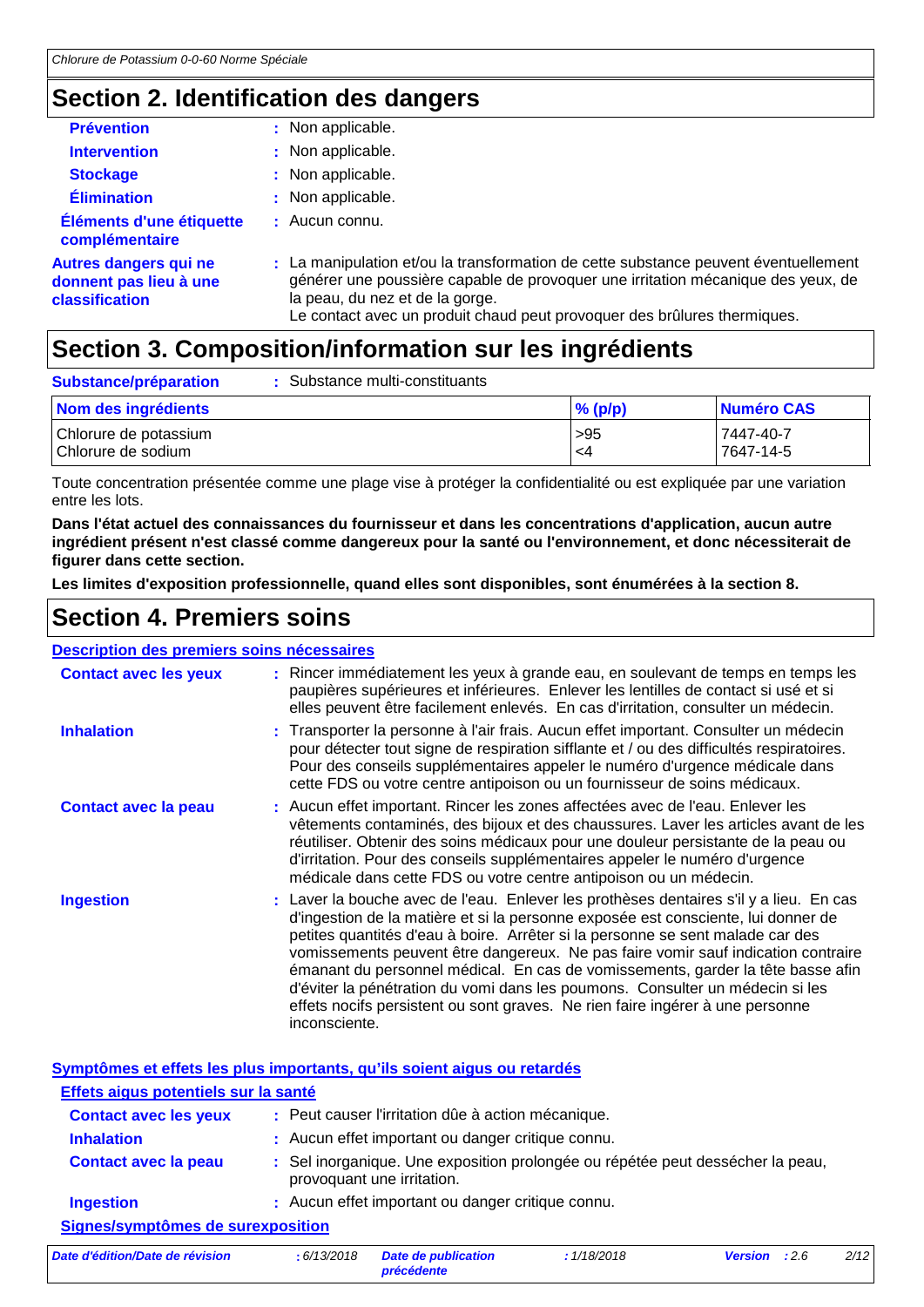# **Section 4. Premiers soins**

| <b>Contact avec les yeux</b>     | Les symptômes néfastes peuvent éventuellement comprendre ce qui suit:<br>douleur ou irritation<br>larmoiement<br>rougeur                                                                                                                                                                                                                                                                                                                                                                                                                                               |
|----------------------------------|------------------------------------------------------------------------------------------------------------------------------------------------------------------------------------------------------------------------------------------------------------------------------------------------------------------------------------------------------------------------------------------------------------------------------------------------------------------------------------------------------------------------------------------------------------------------|
| <b>Inhalation</b>                | : Aucune donnée spécifique.                                                                                                                                                                                                                                                                                                                                                                                                                                                                                                                                            |
| <b>Contact avec la peau</b>      | : Les symptômes néfastes peuvent éventuellement comprendre ce qui suit:<br>sécheresse<br>rougeur<br>gerçure                                                                                                                                                                                                                                                                                                                                                                                                                                                            |
| <b>Ingestion</b>                 | : Aucune donnée spécifique.                                                                                                                                                                                                                                                                                                                                                                                                                                                                                                                                            |
|                                  | <u>Mention de la nécessité d'une prise en charge médicale immédiate ou d'un traitement spécial, si nécessaire</u>                                                                                                                                                                                                                                                                                                                                                                                                                                                      |
| Note au médecin traitant         | : Traitement symptomatique requis. Contactez le spécialiste en traitement de poison<br>immédiatement si de grandes quantités ont été ingérées ou inhalées. En cas<br>d'inhalation de produits de décomposition dans un feu, des symptômes peuvent se<br>manifester à retardement. La personne exposée peut nécessiter une surveillance<br>médicale pendant 48 heures. Pour professionnel, multilingue, assistance médicale,<br>en cas d'urgence médicale impliquant des produits Nutrien, téléphoner à Nutrien<br>mondiale 24 heures Numéro d'urgence: 1-303-389-1654. |
| <b>Traitements particuliers</b>  | : Pas de traitement particulier. Traitement symptomatique requis.                                                                                                                                                                                                                                                                                                                                                                                                                                                                                                      |
| <b>Protection des sauveteurs</b> | : Aucune initiative ne doit être prise qui implique un risque individuel ou en l'absence<br>de formation appropriée. La réanimation des patients d'exposition orale bouche-à-<br>bouche est pas recommandé. Des secouristes avec des vêtements contaminés                                                                                                                                                                                                                                                                                                              |

doivent être décontaminés adéquatement.

#### **Voir Information toxicologique (section 11)**

# **Section 5. Mesures à prendre en cas d'incendie**

| <b>Moyens d'extinction</b>                                                                          |                                                                                                                                                                                                                                     |
|-----------------------------------------------------------------------------------------------------|-------------------------------------------------------------------------------------------------------------------------------------------------------------------------------------------------------------------------------------|
| <b>Agents extincteurs</b><br>appropriés                                                             | : Ininflammable. Produit incombustible. Employer un agent extincteur qui convient<br>aux feux environnants.                                                                                                                         |
| <b>Agents extincteurs</b><br>inappropriés                                                           | : Aucun connu.                                                                                                                                                                                                                      |
| Dangers spécifiques du<br>produit                                                                   | : Aucun risque spécifique d'incendie ou d'explosion.                                                                                                                                                                                |
| <b>Produit de décomposition</b><br>thermique dangereux                                              | : Non applicable.                                                                                                                                                                                                                   |
| Mesures spéciales de<br>protection pour les<br>pompiers                                             | : En présence d'incendie, circonscrire rapidement le site en évacuant toute personne<br>se trouvant près des lieux de l'accident. Ne prendre aucune mesure impliquant un<br>risque personnel ou en l'absence de formation adéquate. |
| <b>Équipement de protection</b><br>spécial pour le personnel<br>préposé à la lutte contre le<br>feu | : Il est impératif que les pompiers portent un équipement de protection adéquat, ainsi<br>qu'un appareil respiratoire autonome (ARA) équipé d'un masque couvre-visage à<br>pression positive.                                       |
| <b>Remarque</b>                                                                                     | : Aucun risque spécifique d'incendie ou d'explosion. Contenez et recueillez l'eau<br>combattait le feu pour traitement plus en retard et disposition.                                                                               |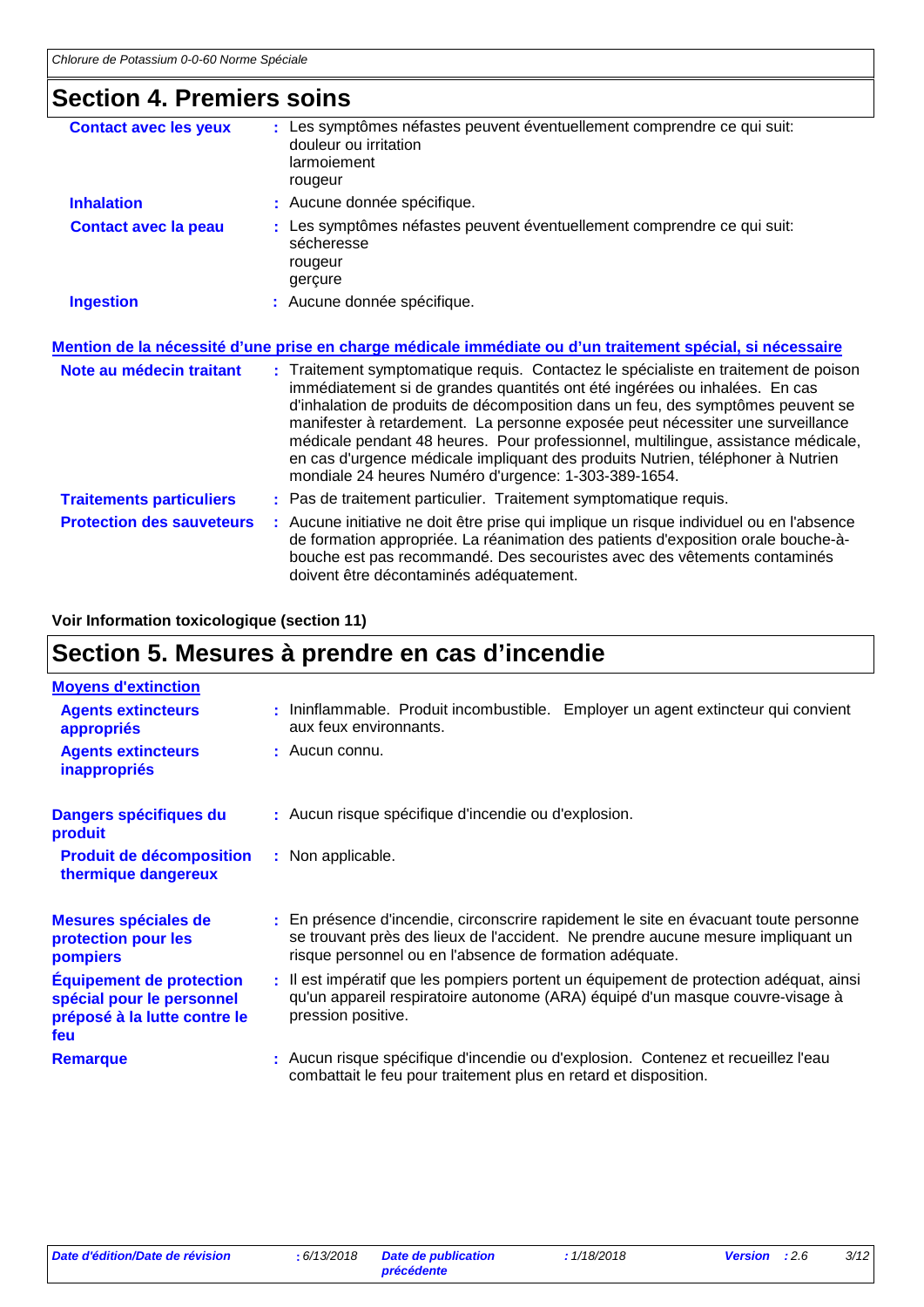# **Section 6. Mesures à prendre en cas de déversement accidentel**

|                                               | Précautions individuelles, équipements de protection et mesures d'urgence                                                                                                                                                                                                             |
|-----------------------------------------------|---------------------------------------------------------------------------------------------------------------------------------------------------------------------------------------------------------------------------------------------------------------------------------------|
| Pour le personnel non<br>affecté aux urgences | : Ne prendre aucune mesure impliquant un risque personnel ou en l'absence de<br>formation adéquate. Empêcher l'accès aux personnes gênantes ou non protégées.<br>Porter un équipement de protection individuelle approprié.                                                           |
| Intervenants en cas<br>d'urgence              | : Si des vêtements spécialisés sont requis pour traiter un déversement, prendre note<br>de tout renseignement donné à la Section 8 sur les matériaux appropriés ou non.<br>Consultez également les renseignements sous « Pour le personnel non affecté aux<br>urgences ».             |
| <b>Précautions</b><br>environnementales       | : Évitez la dispersion des matériaux déversés, ainsi que leur écoulement et tout<br>contact avec le sol, les voies navigables, les drains et les égouts. Avertir les<br>autorités compétentes si le produit a engendré des effets néfastes (égouts, voies<br>navigables, sol ou air). |
|                                               | Méthodes et matériaux pour le confinement et le nettoyage                                                                                                                                                                                                                             |
| <b>Petit déversement</b>                      | : Ecarter les conteneurs de la zone de déversement. Utiliser l'équipement approprié<br>de placer la substance déversée dans un récipient pour une réutilisation ou<br>d'élimination.<br>ou<br>Eliminer par l'intermédiaire d'une entreprise spécialisée autorisée.                    |
| <b>Grand déversement</b>                      | : Aucune information additionnelle.                                                                                                                                                                                                                                                   |

# **Section 7. Manutention et stockage**

|                                                                                   |                                                                                                                                                                                                                                                                                                                                                                   | Précautions relatives à la sûreté en matière de manutention                                                                                                                                                                                                                                                                                                                                                                                                                                                                                                                                                                                                                                                                                                                                                                                                                                                                                                                                                                                                                                                                                                                                                                                                                                                                                                                                                                                                                                                                                                                                                                                                                                                                                                                                                   |      |  |  |
|-----------------------------------------------------------------------------------|-------------------------------------------------------------------------------------------------------------------------------------------------------------------------------------------------------------------------------------------------------------------------------------------------------------------------------------------------------------------|---------------------------------------------------------------------------------------------------------------------------------------------------------------------------------------------------------------------------------------------------------------------------------------------------------------------------------------------------------------------------------------------------------------------------------------------------------------------------------------------------------------------------------------------------------------------------------------------------------------------------------------------------------------------------------------------------------------------------------------------------------------------------------------------------------------------------------------------------------------------------------------------------------------------------------------------------------------------------------------------------------------------------------------------------------------------------------------------------------------------------------------------------------------------------------------------------------------------------------------------------------------------------------------------------------------------------------------------------------------------------------------------------------------------------------------------------------------------------------------------------------------------------------------------------------------------------------------------------------------------------------------------------------------------------------------------------------------------------------------------------------------------------------------------------------------|------|--|--|
| <b>Mesures de protection</b>                                                      | : Revêtir un équipement de protection individuelle approprié (voir Section 8). Ne pas<br>ingérer. Éviter le contact avec les yeux, la peau et les vêtements. Garder dans le<br>conteneur d'origine ou dans un autre conteneur de substitution homologué fabriqué<br>à partir d'un matériau compatible et tenu hermétiquement clos lorsqu'il n'est pas<br>utilisé. |                                                                                                                                                                                                                                                                                                                                                                                                                                                                                                                                                                                                                                                                                                                                                                                                                                                                                                                                                                                                                                                                                                                                                                                                                                                                                                                                                                                                                                                                                                                                                                                                                                                                                                                                                                                                               |      |  |  |
| <b>Conseils sur l'hygiène</b><br>générale au travail                              |                                                                                                                                                                                                                                                                                                                                                                   | : Les personnes travaillant avec ce produit devraient se laver les mains et la figure<br>avant de manger, boire ou fumer. Retirer les vêtements et l'équipement de<br>protection contaminés avant de pénétrer dans des aires de repas. Consulter<br>également la Section 8 pour d'autres renseignements sur les mesures d'hygiène.                                                                                                                                                                                                                                                                                                                                                                                                                                                                                                                                                                                                                                                                                                                                                                                                                                                                                                                                                                                                                                                                                                                                                                                                                                                                                                                                                                                                                                                                            |      |  |  |
| Conditions de sûreté en<br>matière de stockage, y<br>compris les incompatibilités |                                                                                                                                                                                                                                                                                                                                                                   | : Stocker conformément à la réglementation locale. Peut former des piles abruptes<br>qui peuvent s'effondrer sans préavis lorsqu'elles sont transportées ou entreposées<br>en vrac. Cela peut endommager l'équipement et mettre en danger les travailleurs.<br>Le risque de formation de falaises et d'effondrement soudain augmente si le produit<br>est chargé ou stocké à chaud ou dans des conditions d'humidité élevée. Evitez<br>toute formation de pentes raides lors du retrait du produit. Si le produit a cliffé, ou a<br>adhéré de la stockage ou au conteneur de transport, rester hors de la zone de<br>danger potentiel dans le cas où le matériau s'effondre. Ne pas entrer dans les bacs,<br>les wagons ou les camions sans procéder à une évaluation des risques et<br>seulement après avoir respecté toutes les exigences relatives à l'espace confiné.<br>Assurez-vous de prendre en compte les exigences de protection contre les chutes<br>et de veiller à ce que l'équipement mobile ne bouge pas. Desserrez avec précaution<br>le produit fixé de l'extérieur du conteneur en utilisant des vibrations mécaniques,<br>des marteaux ou d'autres dispositifs.<br>Veiller à ce que les sacs en vrac, ou de petits paquets, stockés dans les niveaux<br>sont empilés, palettisés, bloqué, interverrouillé, ou autrement fixé à empêcher le<br>glissement, de roulement, ou l'effondrement. Faites preuve de prudence lors de<br>l'ouverture camion ou le wagon portes en tant que produit peut avoir décalés<br>pendant le transport.<br>Doit être stocké dans un endroit sec. Absorbe l'humidité sur le stockage à long<br>terme dans des conditions d'humidité élevée. Conserver à l'écart des matières<br>incompatibles (voir la section 10). Lorsque le produit est entreposé dans des |      |  |  |
| Date d'édition/Date de révision                                                   |                                                                                                                                                                                                                                                                                                                                                                   | : 6/13/2018<br><b>Date de publication</b><br>: 1/18/2018<br>Version : 2.6<br>précédente                                                                                                                                                                                                                                                                                                                                                                                                                                                                                                                                                                                                                                                                                                                                                                                                                                                                                                                                                                                                                                                                                                                                                                                                                                                                                                                                                                                                                                                                                                                                                                                                                                                                                                                       | 4/12 |  |  |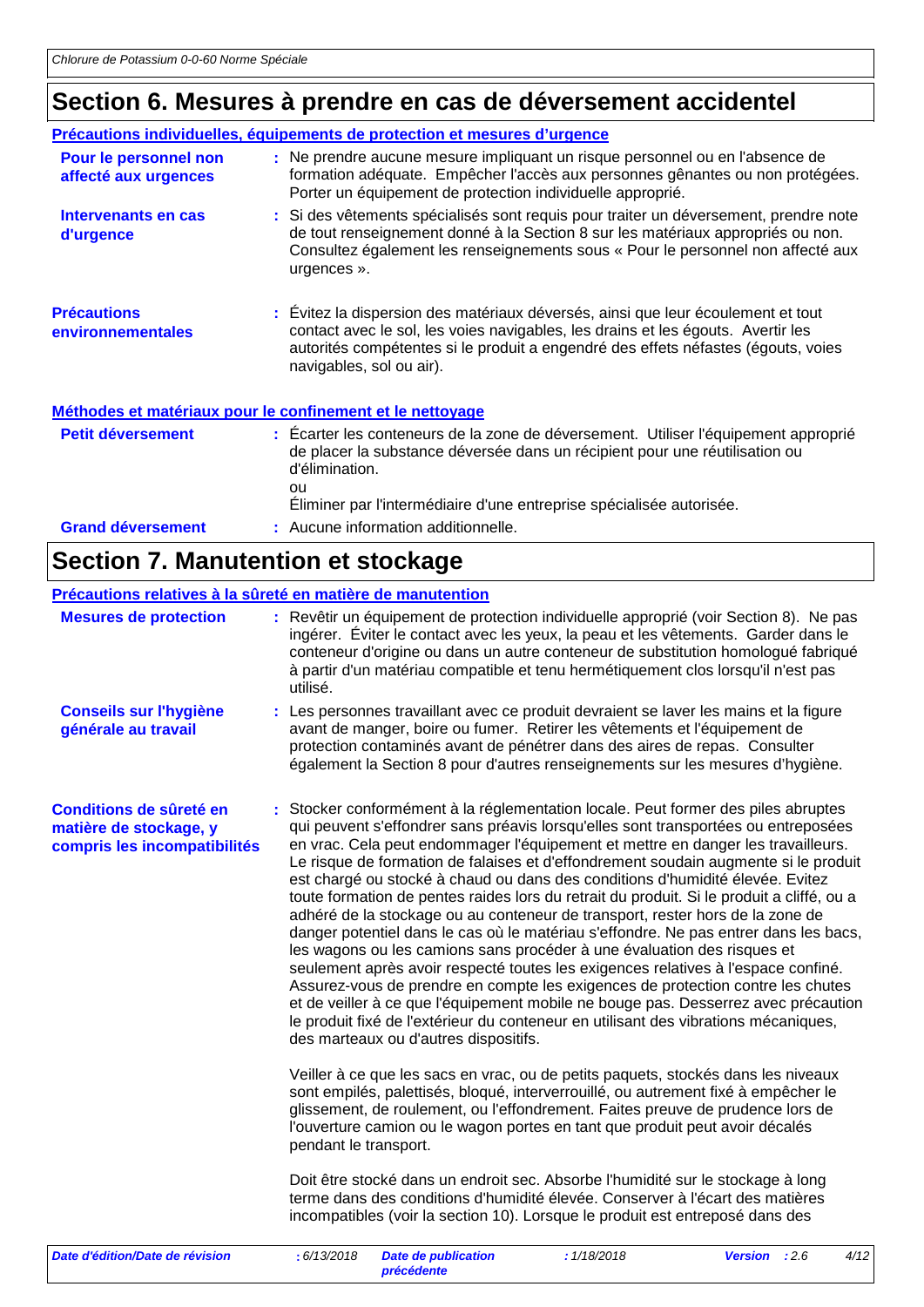### **Section 7. Manutention et stockage**

contenants pouvant être fermés, garder le contenant hermétiquement fermé et scellé jusqu'au moment de l'utilisation. Les récipients scellables qui ont été ouverts doivent être soigneusement refermés et maintenus en position verticale pour éviter les fuites. Ne pas stocker dans des contenants non étiquetés.

## **Section 8. Contrôle de l'exposition/protection individuelle**

#### **Paramètres de contrôle**

**Limites d'exposition professionnelle**

| Nom des ingrédients                                       |   |              |                                                       | <b>Limites d'exposition</b>                                                                                                                                                                                                                                                                                                                                                                                                                                                                                                               |                |      |      |
|-----------------------------------------------------------|---|--------------|-------------------------------------------------------|-------------------------------------------------------------------------------------------------------------------------------------------------------------------------------------------------------------------------------------------------------------------------------------------------------------------------------------------------------------------------------------------------------------------------------------------------------------------------------------------------------------------------------------------|----------------|------|------|
| Chlorure de potassium                                     |   |              |                                                       | <b>CA Alberta Provincial (Canada).</b><br>Alberta TWA: 10 mg/m3 Inhalable, 3 mg/<br>m3 Respirable, pour les Particules Pas<br>Autrement a Réglé: 10 mg/m <sup>3</sup> 8 heures.                                                                                                                                                                                                                                                                                                                                                           |                |      |      |
| Chlorure de potassium                                     |   |              |                                                       | <b>OSHA PEL (États-Unis).</b><br>TWA: 15 mg/m <sup>3</sup> , (Poussière non-claasifées<br>autrement (PNCA) Totalité des particules) 8<br>heures.                                                                                                                                                                                                                                                                                                                                                                                          |                |      |      |
| <b>Contrôles d'ingénierie</b><br>appropriés               |   |              | technicien aux contaminants en suspension dans l'air. | : Une bonne ventilation générale devrait être suffisante pour contrôler l'exposition du                                                                                                                                                                                                                                                                                                                                                                                                                                                   |                |      |      |
| <b>Contrôle de l'action des</b><br>agents d'environnement |   | acceptables. |                                                       | : Il importe de tester les émissions provenant des systèmes d'aération et du matériel<br>de fabrication pour vous assurer qu'elles sont conformes aux exigences de la<br>législation sur la protection de l'environnement. Dans certains cas, il sera<br>nécessaire d'équiper le matériel de fabrication d'un épurateur de gaz ou d'un filtre<br>ou de le modifier techniquement afin de réduire les émissions à des niveaux                                                                                                              |                |      |      |
| <b>Mesures de protection individuelle</b>                 |   |              |                                                       |                                                                                                                                                                                                                                                                                                                                                                                                                                                                                                                                           |                |      |      |
| <b>Mesures d'hygiène</b>                                  |   |              |                                                       | : Après manipulation de produits chimiques, lavez-vous les mains, les avant-bras et<br>le visage avec soin avant de manger, de fumer, d'aller aux toilettes et une fois votre<br>travail terminé. Laver les vêtements contaminés avant de les réutiliser.                                                                                                                                                                                                                                                                                 |                |      |      |
| <b>Protection oculaire/faciale</b>                        |   |              |                                                       | : Le port de lunettes de sécurité conformes à une norme approuvée est obligatoire<br>quand une évaluation des risques le préconise pour éviter toute exposition aux<br>éclaboussures de liquides, à la buée, aux gaz ou aux poussières. Si un contact est<br>possible, les protections suivantes doivent être portées, à moins qu'une évaluation<br>indique un besoin pour une protection supérieure : lunettes scellé                                                                                                                    |                |      |      |
| Protection de la peau                                     |   |              |                                                       |                                                                                                                                                                                                                                                                                                                                                                                                                                                                                                                                           |                |      |      |
| <b>Protection des mains</b>                               |   |              | mesure spéciale n'est habituellement indiquée.        | : L'équipement de protection individuelle varie, en fonction de votre évaluation des<br>risques. Lors de la manipulation de produits chimiques, porter en permanence des<br>gants étanches et résistants aux produits chimiques conformes à une norme<br>approuvée, si une évaluation du risque indique que cela est nécessaire. Aucune                                                                                                                                                                                                   |                |      |      |
| <b>Protection du corps</b>                                |   |              | normalement appropriées.                              | : L'équipement de protection individuelle varie, en fonction de votre évaluation des<br>risques. Des combinaisons de travail en coton ou en coton et synthétiques sont                                                                                                                                                                                                                                                                                                                                                                    |                |      |      |
| <b>Autre protection pour la</b><br>peau                   |   |              |                                                       | Il faut sélectionner des chaussures appropriées et toute autre mesure appropriée de<br>protection de la peau en fonction de la tâche en cours et des risques en cause et<br>cette sélection doit être approuvée par un spécialiste avant de manipuler ce produit.                                                                                                                                                                                                                                                                         |                |      |      |
| <b>Protection respiratoire</b>                            | ÷ |              | 29 CFR 1910.134 est en place.                         | Le choix du respirateur doit être fondé en fonction des niveaux d'expositions prévus<br>ou connus, du danger que représente le produit et des limites d'utilisation sécuritaire<br>du respirateur retenu. En fonction du risque et de la possibilité d'une exposition,<br>choisir un respirateur qui est conforme à la norme ou certification appropriée. Pour<br>les sites de travail américains où une protection respiratoire est requise, s'assurer<br>qu'un programme de protection respiratoire répondant aux exigences de la norme |                |      |      |
| <b>Dangers thermiques</b>                                 |   |              | protection résistants à la chaleur.                   | : Lors de la manipulation de la matière chaude, porter des gants et des vêtements de                                                                                                                                                                                                                                                                                                                                                                                                                                                      |                |      |      |
| Date d'édition/Date de révision                           |   | : 6/13/2018  | <b>Date de publication</b>                            | : 1/18/2018                                                                                                                                                                                                                                                                                                                                                                                                                                                                                                                               | <b>Version</b> | :2.6 | 5/12 |

*précédente*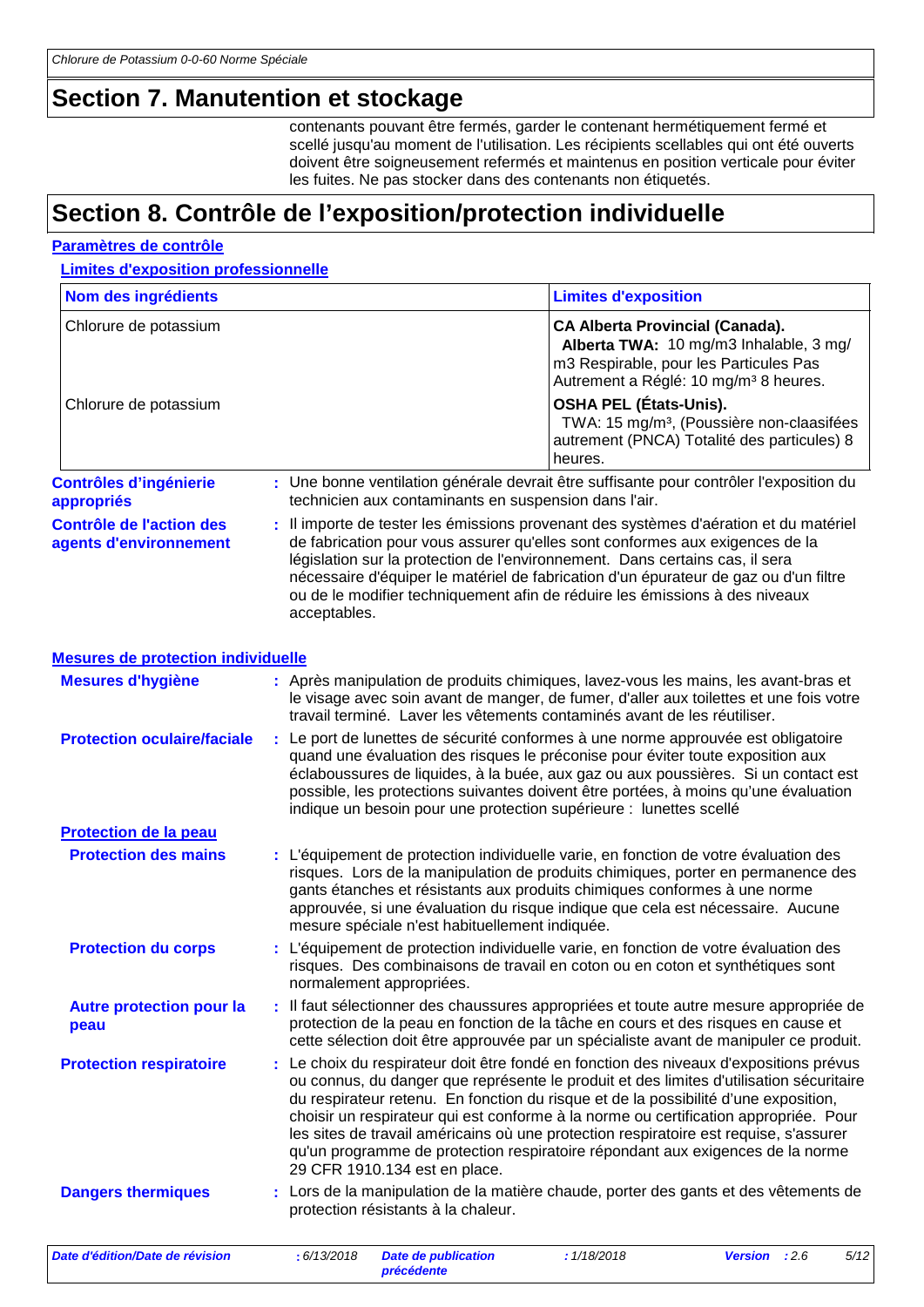# **Section 9. Propriétés physiques et chimiques**

| <b>Apparence</b>                                                    |                                                                                   |
|---------------------------------------------------------------------|-----------------------------------------------------------------------------------|
| <b>État physique</b>                                                | : Solide. [Granulés cristallins.]                                                 |
| <b>Couleur</b>                                                      | : Rouge-brun.                                                                     |
| <b>Odeur</b>                                                        | Inodore.                                                                          |
| <b>Seuil olfactif</b>                                               | : Non applicable.                                                                 |
| pH                                                                  | : 9 [Conc. (% poids / poids): 10%]                                                |
| <b>Point de fusion</b>                                              | : 773°C (1423.4°F)                                                                |
| <b>Point d'ébullition</b>                                           | : $1411^{\circ}$ C (2571.8°F)                                                     |
| Point d'éclair                                                      | [Le produit n'entretient pas une combustion.]                                     |
| <b>Taux d'évaporation</b>                                           | : Non applicable.                                                                 |
| Inflammabilité (solides et<br>gaz)                                  | : Non applicable.                                                                 |
| Limites inférieure et<br>supérieure d'explosion<br>(d'inflammation) | : Non applicable. Ininflammable. Non-combustible.                                 |
| <b>Tension de vapeur</b>                                            | : Non disponible.                                                                 |
| Densité de vapeur                                                   | : Non applicable                                                                  |
| <b>Densité relative</b>                                             | : Reportez-vous aux informations de spécification du produit.                     |
| <b>Solubilité</b>                                                   | : Facilement soluble dans les substances suivantes: l'eau froide et l'eau chaude. |
| Solubilité dans l'eau                                               | $: 355$ g/l                                                                       |
| Coefficient de partage n-<br>octanol/eau                            | : <1                                                                              |
| Température d'auto-<br><b>inflammation</b>                          | : Non applicable.                                                                 |
| Température de<br>décomposition                                     | : Non applicable.                                                                 |
| <b>Viscosité</b>                                                    | : Non applicable.                                                                 |

# **Section 10. Stabilité et réactivité**

| <b>Réactivité</b>                             | : N'est pas considéré comme réactif selon notre base de données.                                                                                                                                                                                                                                                                                            |
|-----------------------------------------------|-------------------------------------------------------------------------------------------------------------------------------------------------------------------------------------------------------------------------------------------------------------------------------------------------------------------------------------------------------------|
| <b>Stabilité chimique</b>                     | : Le produit est stable.                                                                                                                                                                                                                                                                                                                                    |
| Risque de réactions<br>dangereuses            | : Dans des conditions normales de stockage et d'utilisation, aucune réaction<br>dangereuse ne se produit.                                                                                                                                                                                                                                                   |
| <b>Conditions à éviter</b>                    | : Absorbe l'humidité durant l'entreposage à long terme dans un endroit à haute<br>teneur en humidité. Conserver dans un endroit bien ventilé et sec. Protéger de<br>l'humidité. Peut former des tas abruptes, qui peuvent se effondrer sans avis,<br>lorsqu'il est stocké en masse. Éviter la formation de pentes abruptes lorsque vous<br>retirez produit. |
| <b>Matériaux incompatibles</b>                | : Aucune donnée spécifique.                                                                                                                                                                                                                                                                                                                                 |
| <b>Produits de décomposition</b><br>dangereux | : Dans des conditions normales de stockage et d'utilisation, aucun produit de<br>décomposition dangereux ne devrait apparaître.                                                                                                                                                                                                                             |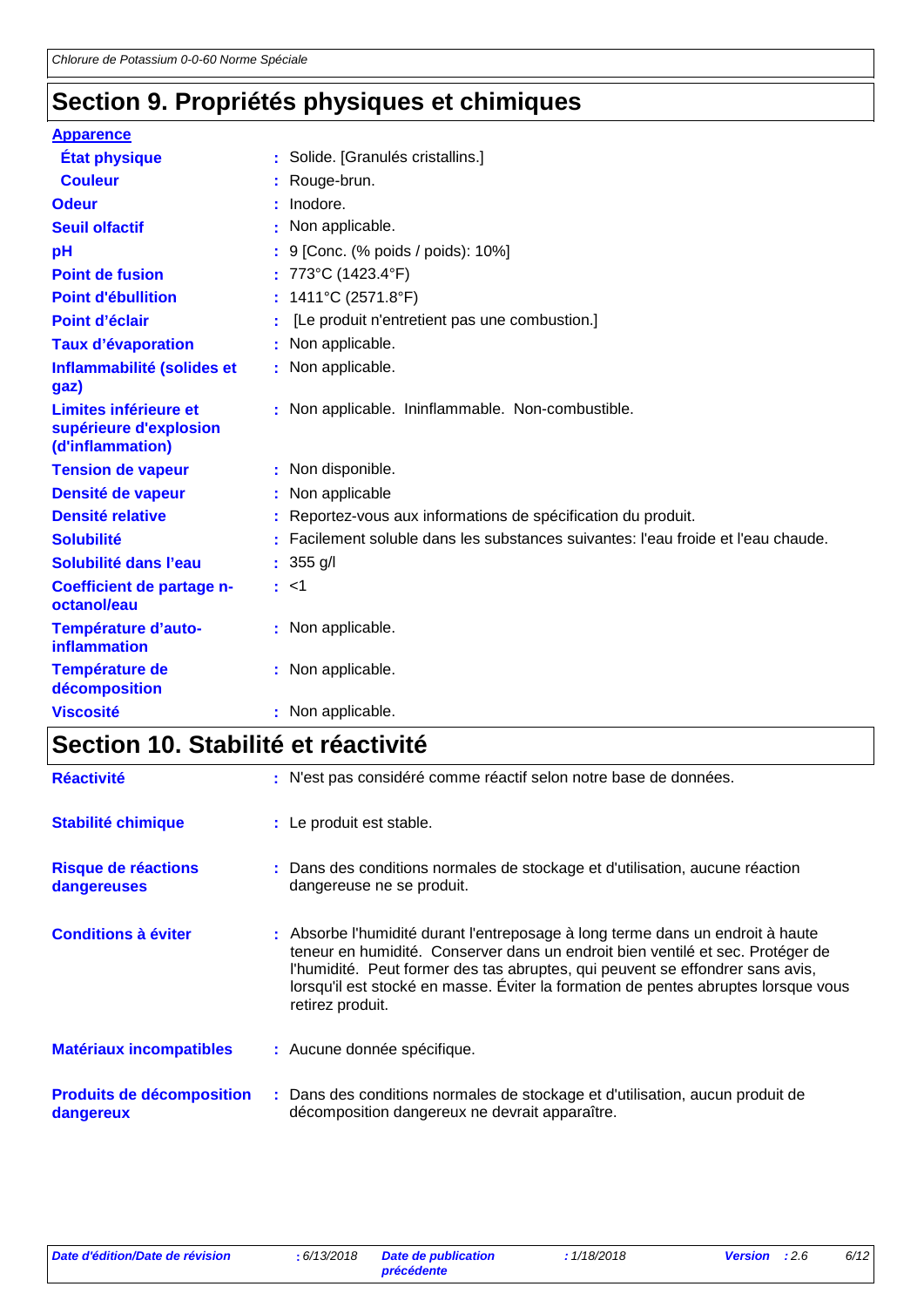# **Section 11. Données toxicologiques**

Chlorure de sodium Yeux Lapin 0 - -

#### **Renseignements sur les effets toxicologiques**

| enseignements sur les effets toxicologiques)            |                          |                                                   |    |                  |                          |                    |
|---------------------------------------------------------|--------------------------|---------------------------------------------------|----|------------------|--------------------------|--------------------|
| <b>Toxicité aiguë</b>                                   |                          |                                                   |    |                  |                          |                    |
| Nom du produit ou de<br><b>l'ingrédient</b>             | <b>Résultat</b>          | <b>Espèces</b>                                    |    | <b>Dosage</b>    |                          | <b>Exposition</b>  |
| Chlorure de potassium<br>Chlorure de sodium             | DL50 Orale<br>DL50 Orale | Rat<br>Rat                                        |    |                  | 2600 mg/kg<br>3000 mg/kg | -                  |
| <b>Conclusion/Résumé</b><br><b>Irritation/Corrosion</b> |                          | : Aucun effet important ou danger critique connu. |    |                  |                          |                    |
| Nom du produit ou de<br><b>l'ingrédient</b>             | <b>Résultat</b>          | <b>Espèces</b>                                    |    | <b>Potentiel</b> | <b>Exposition</b>        | <b>Observation</b> |
| Chlorure de potassium                                   | Yeux                     | Lapin                                             | 10 |                  | 24 heures<br>500         | ۰                  |

milligrams

**Conclusion/Résumé**

**Peau** : Aucun effet important ou danger critique connu.

Yeux **:** Aucune irritation significative, autre qu'une irritation mécanique, n'est à craindre. **Respiratoire :** Aucun effet important ou danger critique connu.

**Sensibilisation**

Non disponible.

**Conclusion/Résumé**

**Peau** : Aucun effet important ou danger critique connu.

**Respiratoire :** Aucun effet important ou danger critique connu.

#### **Mutagénicité**

| Nom du produit ou de<br><b>l'ingrédient</b>    | <b>Test</b> | <b>Expérience</b>                                                                        | Résultat           |
|------------------------------------------------|-------------|------------------------------------------------------------------------------------------|--------------------|
| Chlorure de potassium<br>Chlorure de potassium |             | Sujet: Bactéries<br>Expérience: In vivo<br>Sujet: Mammifère-Animal<br>Cellule: Somatique | Négatif<br>Négatif |

**Conclusion/Résumé :** Non mutagène au test Ames.

**Cancérogénicité**

| Nom du produit ou de<br><b>l'ingrédient</b> | <b>Résultat</b>                                  | <b>Espèces</b>           | <b>Dosage</b> | <b>Exposition</b> |
|---------------------------------------------|--------------------------------------------------|--------------------------|---------------|-------------------|
| Chlorure de potassium<br>Chlorure de sodium | Négatif - Orale - TDLo<br>Négatif - Orale - TDLo | Rat - Mâle<br>Rat - Mâle | 1820 mg/kg    |                   |

**Conclusion/Résumé :** Risque non confirmé chez les humains. Aucun effet important ou danger critique connu.

#### **Toxicité pour la reproduction**

Non disponible.

**Conclusion/Résumé :** Aucun effet important ou danger critique connu.

#### **Tératogénicité**

| Nom du produit ou de<br><b>l'ingrédient</b> | Résultat        | <b>Espèces</b> | <b>Dosage</b>                | <b>Exposition</b> |
|---------------------------------------------|-----------------|----------------|------------------------------|-------------------|
| Chlorure de potassium                       | Négatif - Orale | Rat - Femelle  | $\sim$ 310 ma/m <sup>3</sup> |                   |

**Conclusion/Résumé :** Aucun effet important ou danger critique connu.

**Toxicité systémique pour certains organes cibles - exposition unique -**

Non disponible.

*Date d'édition/Date de révision* **:** *6/13/2018 Date de publication*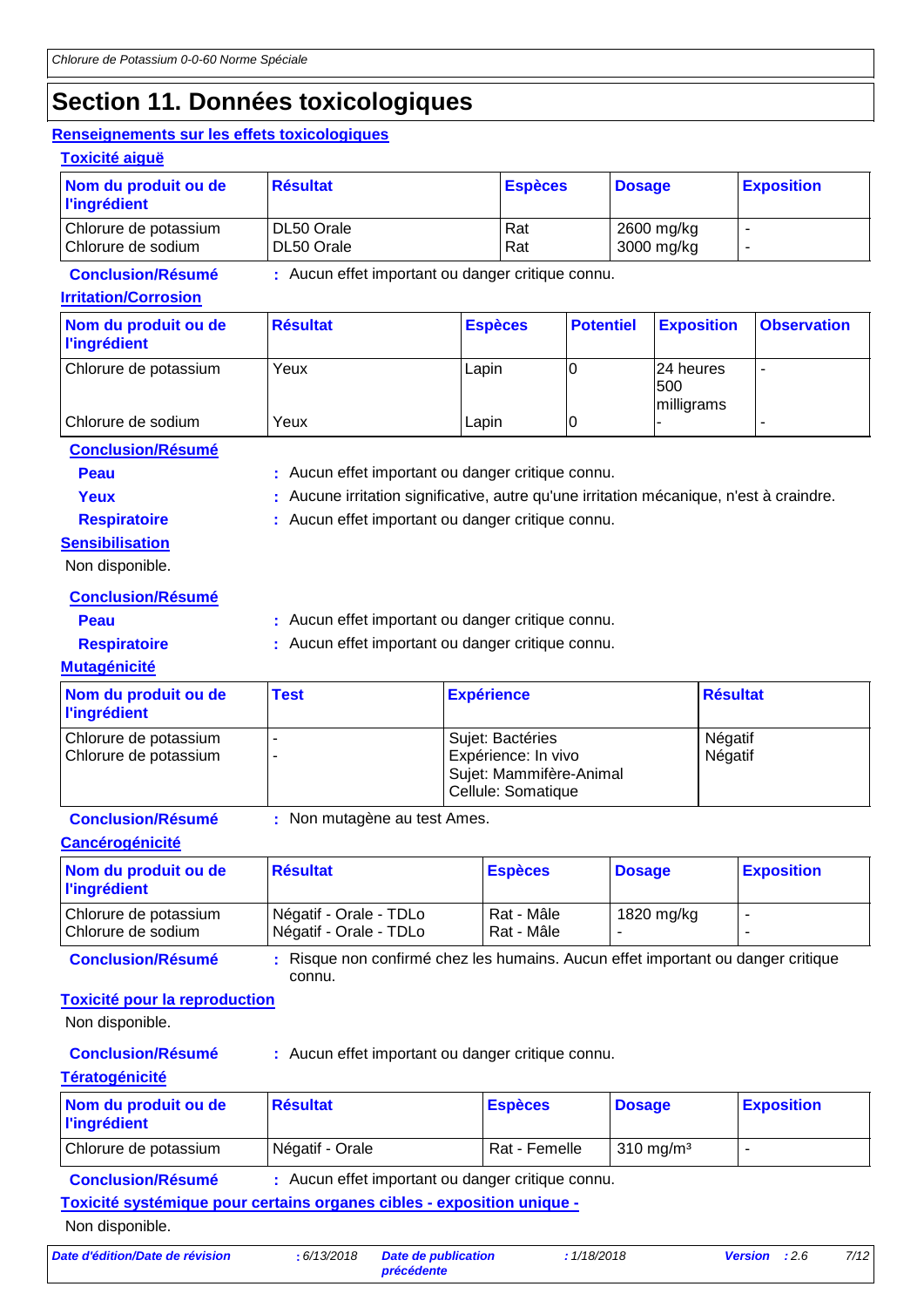# **Section 11. Données toxicologiques**

#### **Toxicité pour certains organes cibles - expositions répétées -** Non disponible.

**Risque d'absorption par aspiration**

Non disponible.

| voies d'exposition<br>probables           | : Voies d'entrée probables : Orale, Inhalation.                                                                            |
|-------------------------------------------|----------------------------------------------------------------------------------------------------------------------------|
| Effets aigus potentiels sur la santé      |                                                                                                                            |
| <b>Contact avec les yeux</b>              | : Peut causer l'irritation dûe à action mécanique.                                                                         |
| <b>Inhalation</b>                         | : Aucun effet important ou danger critique connu.                                                                          |
| <b>Contact avec la peau</b>               | : Sel inorganique. Une exposition prolongée ou répétée peut dessécher la peau,<br>provoquant une irritation.               |
| <b>Ingestion</b>                          | : Aucun effet important ou danger critique connu.                                                                          |
|                                           | Symptômes correspondant aux caractéristiques physiques, chimiques et toxicologiques                                        |
| <b>Contact avec les yeux</b>              | : Les symptômes néfastes peuvent éventuellement comprendre ce qui suit:<br>douleur ou irritation<br>larmoiement<br>rougeur |
| <b>Inhalation</b>                         | : Aucune donnée spécifique.                                                                                                |
| <b>Contact avec la peau</b>               | : Les symptômes néfastes peuvent éventuellement comprendre ce qui suit:<br>sécheresse<br>rougeur<br>gerçure                |
| <b>Ingestion</b>                          | : Aucune donnée spécifique.                                                                                                |
|                                           | Effets différés et immédiats ainsi que les effets chroniques causés par une exposition à court et à long terme             |
| <b>Exposition de courte durée</b>         |                                                                                                                            |
| <b>Effets immédiats</b><br>possibles      | : Non disponible.                                                                                                          |
|                                           |                                                                                                                            |
| Effets différés possibles                 | : Non disponible.                                                                                                          |
| <b>Exposition de longue durée</b>         |                                                                                                                            |
| <b>Effets immédiats</b><br>possibles      | : Non disponible.                                                                                                          |
| Effets différés possibles                 | : Non disponible.                                                                                                          |
| Effets chroniques potentiels sur la santé |                                                                                                                            |
| <b>Conclusion/Résumé</b>                  | : N'est pas considéré toxique pour les humains.                                                                            |
| <b>Généralités</b>                        | : Aucun effet important ou danger critique connu.                                                                          |
| <b>Cancérogénicité</b>                    | Aucun effet important ou danger critique connu.                                                                            |
| <b>Mutagénicité</b>                       | : Aucun effet important ou danger critique connu.                                                                          |
| <b>Tératogénicité</b>                     | : Aucun effet important ou danger critique connu.                                                                          |
| <b>Effets sur le</b><br>développement     | : Aucun effet important ou danger critique connu.                                                                          |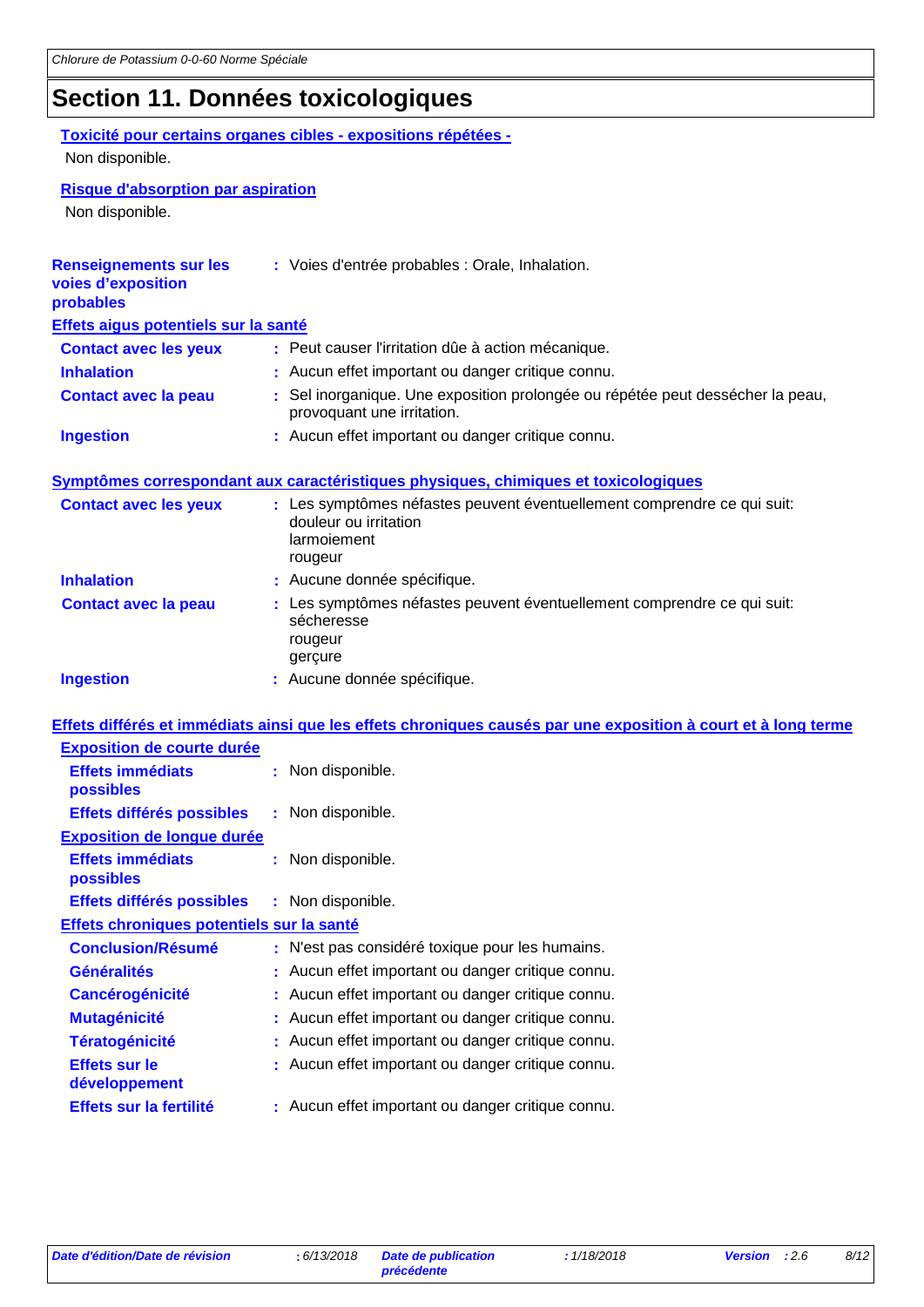# **Section 12. Données écologiques**

### **Toxicité**

| Nom du produit ou de<br><b>l'ingrédient</b> | <b>Résultat</b>                                                         | <b>Espèces</b>                                                                                   | <b>Exposition</b>      |
|---------------------------------------------|-------------------------------------------------------------------------|--------------------------------------------------------------------------------------------------|------------------------|
| Chlorure de potassium                       | Aiguë CE50 1337000 µg/l Eau douce<br>Aiguë CL50 30.1 mg/l Eau douce     | Algues - Navicula seminulum<br>Daphnie - Moinodaphnia<br>macleayi - Neonate                      | 96 heures<br>48 heures |
|                                             | Aiguë CE50 9.24 g/L Eau douce                                           | Algues - Desmodesmus<br>subspicatus                                                              | 72 heures              |
|                                             | Aiguë CE50 83000 µg/l Eau douce<br>Aiguë CL50 9.68 mg/l Eau douce       | Daphnie - Daphnia magna<br>Crustacés - Pseudosida ramosa<br>- Néonate                            | 48 heures<br>48 heures |
|                                             | Aiguë CL50 435000 µg/l Eau douce                                        | Poisson - Gambusia affinis -<br>Adult                                                            | 96 heures              |
|                                             | Chronique NOEC 240.45 mg/l Eau de<br>mer                                | Crustacés - Americamysis bahia                                                                   | 48 heures              |
| Chlorure de sodium                          | Aiguë CE50 2430000 µg/l Eau douce<br>Aiguë CE50 28.85 mg/dm3 Eau douce  | Algues - Navicula seminulum<br>Algues - Pseudokirchneriella<br>subcapitata                       | 96 heures<br>72 heures |
|                                             | Aiguë CE50 519.6 mg/l Eau douce<br>Aiguë CI50 6.87 g/L Eau douce        | Crustacés - Cypris subglobosa<br>Plantes aquatiques - Lemna<br>minor                             | 48 heures<br>96 heures |
|                                             | Aiguë CL50 1661 mg/l Eau douce<br>Aiguë CL50 1000000 µg/l Eau douce     | Daphnie - Daphnia magna<br>Poisson - Morone saxatilis -<br>Larve                                 | 48 heures<br>96 heures |
|                                             | Chronique CL10 781 mg/l Eau douce                                       | Crustacés - Hyalella azteca -<br>Juvénile (jeune à l'envol, larve<br>de poisson, porcelet sevré) | 3 semaines             |
|                                             | Chronique NOEC 6 g/L Eau douce                                          | Plantes aquatiques - Lemna<br>minor                                                              | 96 heures              |
|                                             | Chronique NOEC 0.314 g/L Eau douce<br>Chronique NOEC 100 mg/l Eau douce | Daphnie - Daphnia pulex<br>Poisson - Gambusia holbrooki -<br>Adulte                              | 21 jours<br>8 semaines |

**Conclusion/Résumé :** Aucun effet important ou danger critique connu.

### **Persistance et dégradation**

| Nom du produit ou de<br><b>l'ingrédient</b> | Demi-vie aquatique | <b>Photolyse</b> | <b>Biodégradabilité</b> |
|---------------------------------------------|--------------------|------------------|-------------------------|
| Potasse, granulaire, 0-0-60                 |                    |                  | Facilement              |

#### **Potentiel de bioaccumulation**

| Nom du produit ou de<br><b>l'ingrédient</b> | $LogP_{ow}$ | <b>BCF</b> | <b>Potentiel</b> |
|---------------------------------------------|-------------|------------|------------------|
| Potasse, granulaire, 0-0-60                 | l<1         |            | faible           |

| Mobilité dans le sol                                            |                                                   |
|-----------------------------------------------------------------|---------------------------------------------------|
| <b>Coefficient de répartition</b><br>sol/eau (K <sub>oc</sub> ) | : Non disponible.                                 |
| <b>Autres effets nocifs</b>                                     | : Aucun effet important ou danger critique connu. |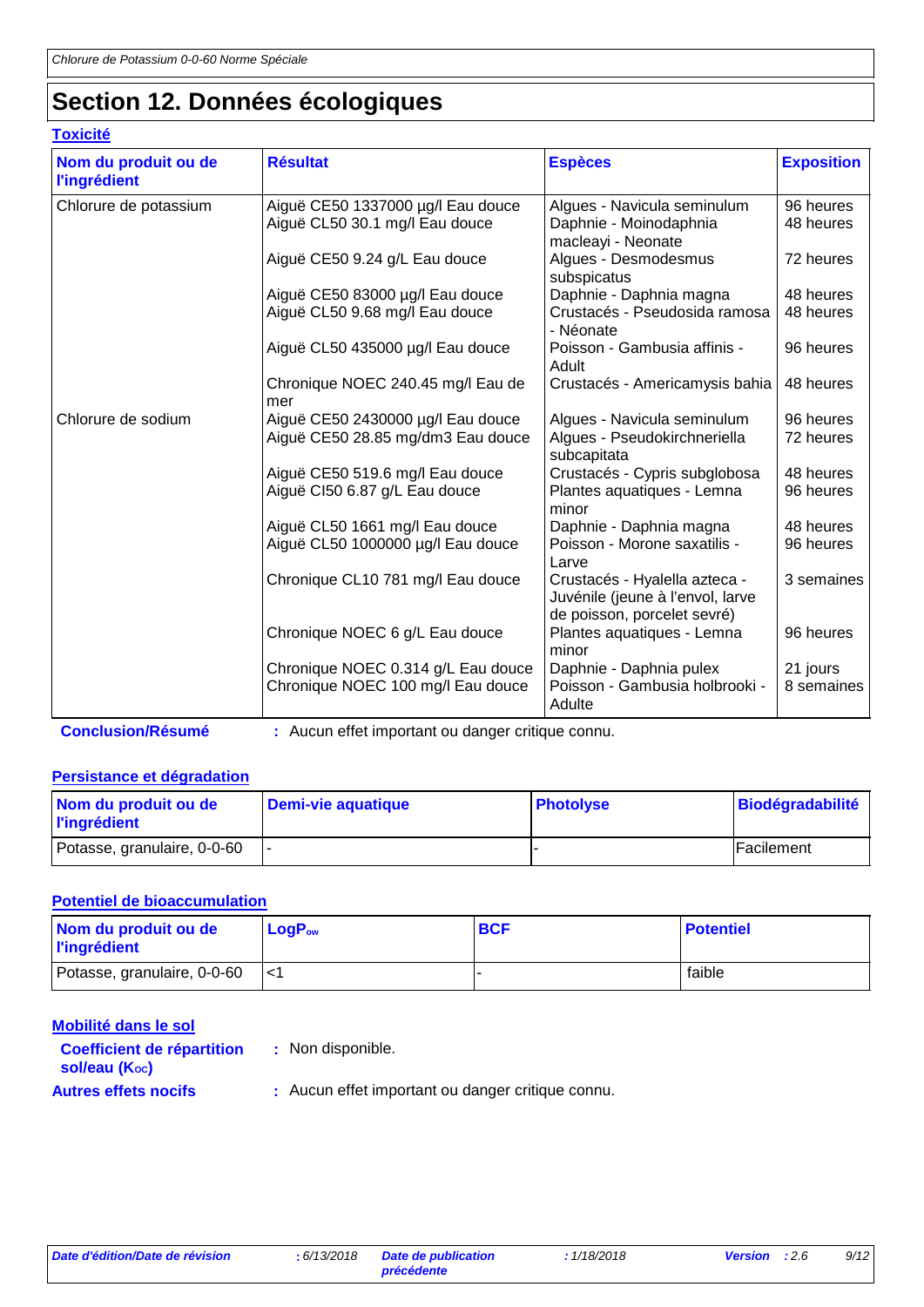### **Section 13. Données sur l'élimination**

#### : Il est important de réduire au minimum, voire d'éviter la génération de déchets chaque fois que possible. La mise au rebut de ce produit, des solutions et de tous les co-produits doit obéir en permanence aux dispositions de la législation sur la protection de l'environnement et l'élimination des déchets et demeurer conforme aux exigences des pouvoirs publics locaux. Éliminer le surplus et les produits non recyclables par l'intermédiaire d'une entreprise spécialisée autorisée. Ne pas rejeter les déchets non traités dans les égouts, à moins que ce soit en conformité avec les exigences de toutes les autorités compétentes. L'emballage des déchets doit être recyclé. Évitez la dispersion des matériaux déversés, ainsi que leur écoulement et tout contact avec le sol, les voies navigables, les drains et les égouts. **Méthodes d'élimination :**

### **Section 14. Informations relatives au transport**

|                                                                     | <b>Classification</b><br>pour le TMD                                                                                                     | <b>Classification</b><br>pour le DOT | <b>Classement</b><br>mexicain | <b>IMDG</b>     | <b>IATA</b>     |
|---------------------------------------------------------------------|------------------------------------------------------------------------------------------------------------------------------------------|--------------------------------------|-------------------------------|-----------------|-----------------|
| <b>Numéro ONU</b>                                                   | Non réglementé.                                                                                                                          | Non réglementé.                      | <b>Non</b><br>réglementé.     | Non réglementé. | Non réglementé. |
| <b>Désignation</b><br>officielle de<br>transport de<br><b>I'ONU</b> |                                                                                                                                          |                                      | ٠                             |                 |                 |
| <b>Classe de</b><br>danger relative<br>au transport                 |                                                                                                                                          |                                      |                               |                 |                 |
| <b>Groupe</b><br>d'emballage                                        |                                                                                                                                          | $\blacksquare$                       | $\blacksquare$                | ۰               |                 |
| <b>Dangers</b><br>environnementaux                                  | Non.                                                                                                                                     | Non.                                 | Non.                          | Non.            | Non.            |
| <b>Autres</b><br><b>informations</b>                                | - Classification par<br>la révision en<br>cours, Règlement<br>sur le transport<br>des marchandises<br>dangereuses,<br>Partie 2, Sec 2.3. |                                      | ٠                             |                 |                 |

**Protections spéciales pour l'utilisateur**

**Transport avec les utilisateurs locaux :** toujours transporter dans des **:** conditionnements qui sont corrects et sécurisés. S'assurer que les personnes transportant le produit connaissent les mesures à prendre en cas d'accident ou de déversement accidentel.

**Transport en vrac aux termes de l'annexe II de la Convention MARPOL et du Recueil IBC**

# **Section 15. Informations sur la réglementation**

**:** Non disponible.

# **Listes canadiennes Substances toxiques au**

- **INRP canadien :** Aucun des composants n'est répertorié.
- **sens de la LCPE (Loi canadienne sur la protection de :** Aucun des composants n'est répertorié.

*Date d'édition/Date de révision* **:** *6/13/2018 Date de publication* 

**l'environnement)**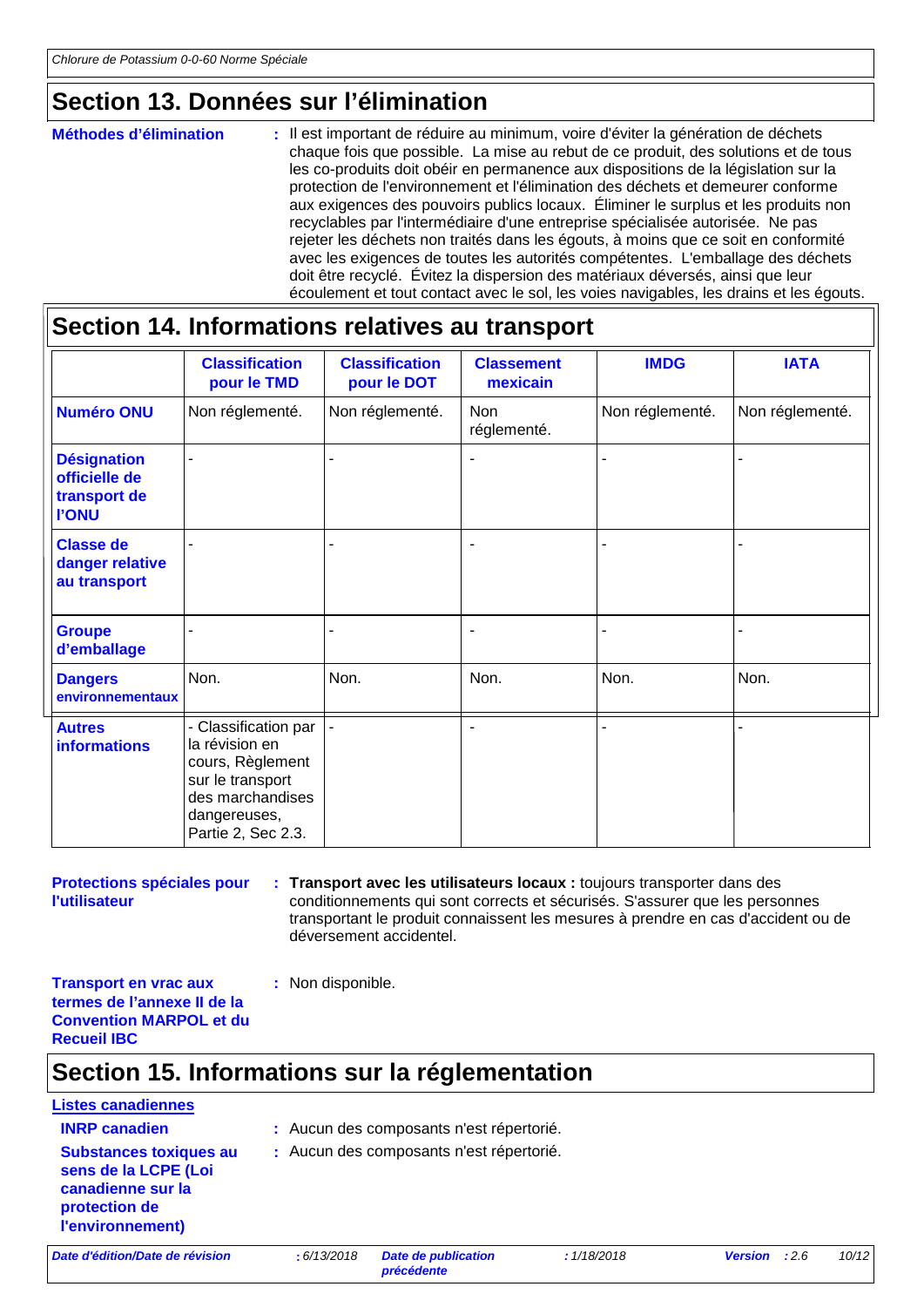# **Section 15. Informations sur la réglementation**

| <b>Inventaire du Canada</b>                          | : Cette substance est répertoriée ou exclue.                                                      |
|------------------------------------------------------|---------------------------------------------------------------------------------------------------|
| Réglementations Internationales                      |                                                                                                   |
|                                                      | Liste des substances chimiques des tableaux I, II et III de la Convention sur les armes chimiques |
| Non inscrit.                                         |                                                                                                   |
| <b>Protocole de Montréal (Annexes A, B, C, E)</b>    |                                                                                                   |
| Non inscrit.                                         |                                                                                                   |
|                                                      | <b>Convention de Stockholm relative aux polluants organiques persistants</b>                      |
| Non inscrit.                                         |                                                                                                   |
|                                                      | Convention de Rotterdam sur le consentement préalable donné en connaissance de cause (PIC)        |
| Non inscrit.                                         |                                                                                                   |
|                                                      | Protocole d'Aarhus de la CEE-ONU relatif aux POP et aux métaux lourds                             |
| Non inscrit.                                         |                                                                                                   |
|                                                      |                                                                                                   |
| Liste des stocks<br><b>Australie</b>                 | : Cette substance est répertoriée ou exclue.                                                      |
| <b>Chine</b>                                         | Cette substance est répertoriée ou exclue.                                                        |
| <b>Europe</b>                                        | Cette substance est répertoriée ou exclue.                                                        |
| <b>Japon</b>                                         | Cette substance est répertoriée ou exclue.                                                        |
| <b>Malaisie</b>                                      | Indéterminé.                                                                                      |
| Nouvelle-Zélande                                     | Cette substance est répertoriée ou exclue.                                                        |
| <b>Philippines</b>                                   | Cette substance est répertoriée ou exclue.                                                        |
| <b>République de Corée</b>                           | Cette substance est répertoriée ou exclue.                                                        |
| <b>Taïwan</b>                                        | Indéterminé.                                                                                      |
| <b>Turquie</b>                                       | Indéterminé.                                                                                      |
|                                                      |                                                                                                   |
| <b>Réglementations États-</b><br>Unis:               | TSCA 8(a) CDR Exempt/Partial exemption: Indéterminé                                               |
|                                                      | TSCA 8(b) inventaire: Cette substance est répertoriée ou exclue.                                  |
| <b>Clean Air Act Section 112</b>                     | : Non inscrit                                                                                     |
| (b) Hazardous Air<br><b>Pollutants (HAPs)</b>        |                                                                                                   |
| <b>Clean Air Act Section 602</b>                     | : Non inscrit                                                                                     |
| <b>Class I Substances</b>                            |                                                                                                   |
| <b>Clean Air Act Section 602</b>                     | : Non inscrit                                                                                     |
| <b>Class II Substances</b>                           |                                                                                                   |
| <b>DEA List I Chemicals</b><br>(Precursor Chemicals) | : Non inscrit                                                                                     |
| <b>DEA List II Chemicals</b>                         | : Non inscrit                                                                                     |
| <b>(Essential Chemicals)</b>                         |                                                                                                   |
|                                                      | <b>SARA 302/304 Composition/information sur les ingrédients</b>                                   |
| <b>SARA 304 RQ</b>                                   | : Non applicable.                                                                                 |
| <b>SARA 311/312</b>                                  |                                                                                                   |
| <b>Classification</b>                                | : Non applicable.                                                                                 |
| <b>Réglementations d'État</b>                        |                                                                                                   |
| <b>Massachusetts</b>                                 | : Aucun des composants n'est répertorié.                                                          |
| <b>New York</b>                                      | : Aucun des composants n'est répertorié.                                                          |
| <b>New Jersey</b>                                    | : Aucun des composants n'est répertorié.                                                          |
| <b>Pennsylvanie</b>                                  | : Aucun des composants n'est répertorié.                                                          |
|                                                      |                                                                                                   |

*Date d'édition/Date de révision* **:** *6/13/2018 Date de publication*